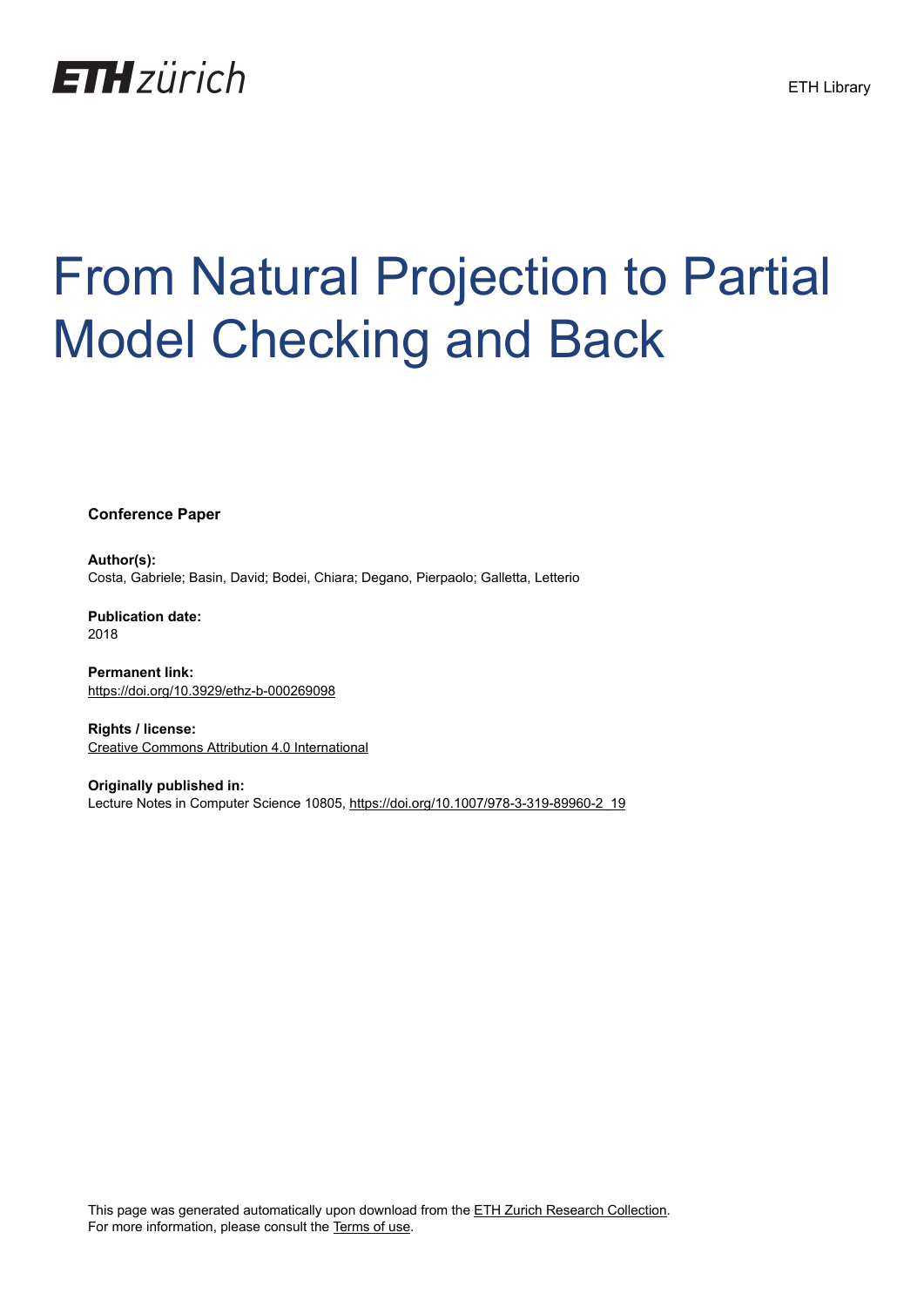

## **From Natural Projection to Partial Model Checking and Back**

Gabriele Costa<sup>1( $\boxtimes$ )</sup>  $\Box$ [,](http://orcid.org/0000-0002-9385-3998) David Basin<sup>2</sup>, Chiara Bodei<sup>3</sup>, Pierpaolo Degano<sup>3</sup>, and Letterio Galletta<sup>3</sup>

> <sup>1</sup> DIBRIS, Università degli Studi di Genova, Genoa, Italy gabriele.costa@unige.it <sup>2</sup> Department of Computer Science, ETH Zurich, Zürich, Switzerland basin@inf.ethz.ch  $^3$  Dipartimento di Informatica, Università di Pisa, Pisa, Italy {chiara,degano,galletta}@di.unipi.it



**Abstract.** Specification decomposition is a theoretically interesting and practically relevant problem for which two approaches were independently developed by the control theory and verification communities: natural projection and partial model checking. In this paper we show that, under reasonable assumptions, natural projection reduces to partial model checking and, when cast in a common setting, the two are equivalent. Aside from their theoretical interest, our results build a bridge whereby the control theory community can reuse algorithms and results developed by the verification community. In addition, we present an algorithm and a tool for the partial model checking of finite-state automata that can be used as an alternative to natural projection.

## **1 Introduction**

System verification requires comparing a system's behavior against a specification. When the system consists of several components, we can distinguish between *local* and *global* specifications. A local specification applies to a single component, whereas a global specification should hold for the entire system. Since these specifications are needed to reason at different levels of abstraction, both of them are often present.

Ideally, we would like to freely pass from local to global specifications and vice versa. Most specification formalisms natively support specification composition. Logical conjunction, set intersection, and the synchronous product of automata are all examples of operators for composing specifications. Unfortunately, the same does not hold for specification decomposition: obtaining local specifications from a global one is, in general, extremely complex, as illustrated below.

<span id="page-1-0"></span>G. Costa and L. Galletta—The current address of the authors is IMT Lucca.

 $\odot$  The Author(s) 2018

D. Beyer and M. Huisman (Eds.): TACAS 2018, LNCS 10805, pp. 344–361, 2018. https://doi.org/10.1007/978-3-319-89960-2\_19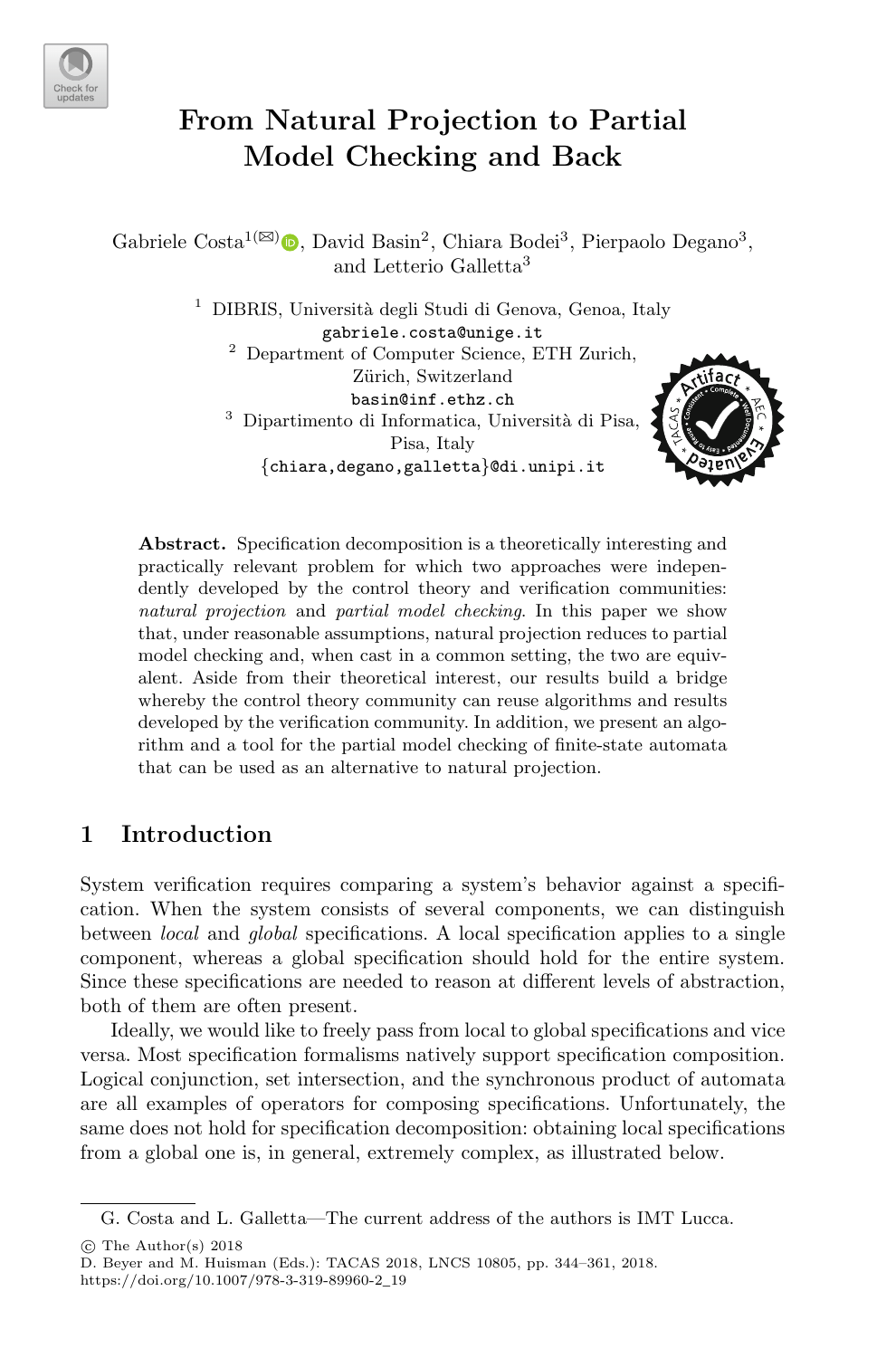*Example 1.* Consider the classical submodule construction problem (SCP) [\[27\]](#page-17-0): given a system and a global specification, find a submodule whose composition with the system leads to a global behavior conformant to the global specification. For instance, imagine that we aim to control the usage of a buffer of size  $n$ , where two agents,  $A$  and  $B$ , can insert and remove items. Now assume that  $A$ 's behavior is to "insert one item when the buffer is empty and delete one item when it is full", while B's behavior is unknown. If we want to prevent buffer overflow and underflow, some questions arise about B. For example, are there compatible behaviors for B? Is there a *most general* one? How could we effectively compute it? These questions require decomposing the buffer overflow/underflow specification so that it only refers to  $B$ , while exploiting the known structure of  $A$ .  $\Box$ 

Over the past decades, researchers have investigated methods for decomposing specifications. Interestingly, different communities have tackled this problem independently, each considering specification formalisms and assumptions appropriate for their application context. In particular, important results were obtained in two distinct fields: *control theory* and *formal verification*.

In control theory, *natural projection* [\[33](#page-18-0)] is used for simplifying systems built from multiple components, modeled as automata. It is often applied componentwise to synthesize local controllers from a global specification of asynchronous *discrete-event system* [\[9\]](#page-16-0), namely the *controller synthesis problem* (CSP). Briefly, local controllers guarantee that the global specification is not violated by interacting only with a single component of a system. The local controllers can be used to implement distributed control systems [\[34](#page-18-1)[,35](#page-18-2)] by composing them in parallel with other sub-systems.

In the formal verification community, *partial model checking* [\[1\]](#page-16-1) was proposed as a technique for mitigating the state explosion problem when verifying large systems built from many parallel processes. Partial model checking tackles this problem by decomposing a specification, given as a formula of the  $\mu$ -calculus [\[22\]](#page-17-1), using a *quotienting* operator, thereby supporting the analysis of the individual processes independently. Quotienting carries out a partial evaluation of a specification while *preserving the model checking problem*. Thus, a system built by composing two modules satisfies a specification if and only if one of the modules

| <b>Table 1.</b> Summary of existing results on natural projection and partial model checking. |
|-----------------------------------------------------------------------------------------------|
| Notice that the algorithm in [32] runs in PTIME on a specific class of discrete-event         |
| systems.                                                                                      |

<span id="page-2-0"></span>

|            | NATURAL PROJECTION                    | <b>PARTIAL MC</b>                           |
|------------|---------------------------------------|---------------------------------------------|
|            | Spec. Lang. $ $ FSA $[19,31]$         | $\mu$ -calculus [1,3]                       |
| Theory     | FSA [19,31]                           | LTS $[1,3]$                                 |
| Complexity | EXPTIME $[14,32]$                     | EXPTIME $[1,3]$                             |
| Tools      | TCT [13], IDES3 [30],<br>DESTool [28] | mCRL2 $[18]$ ,<br>CADP $[23]$ , MuDiv $[2]$ |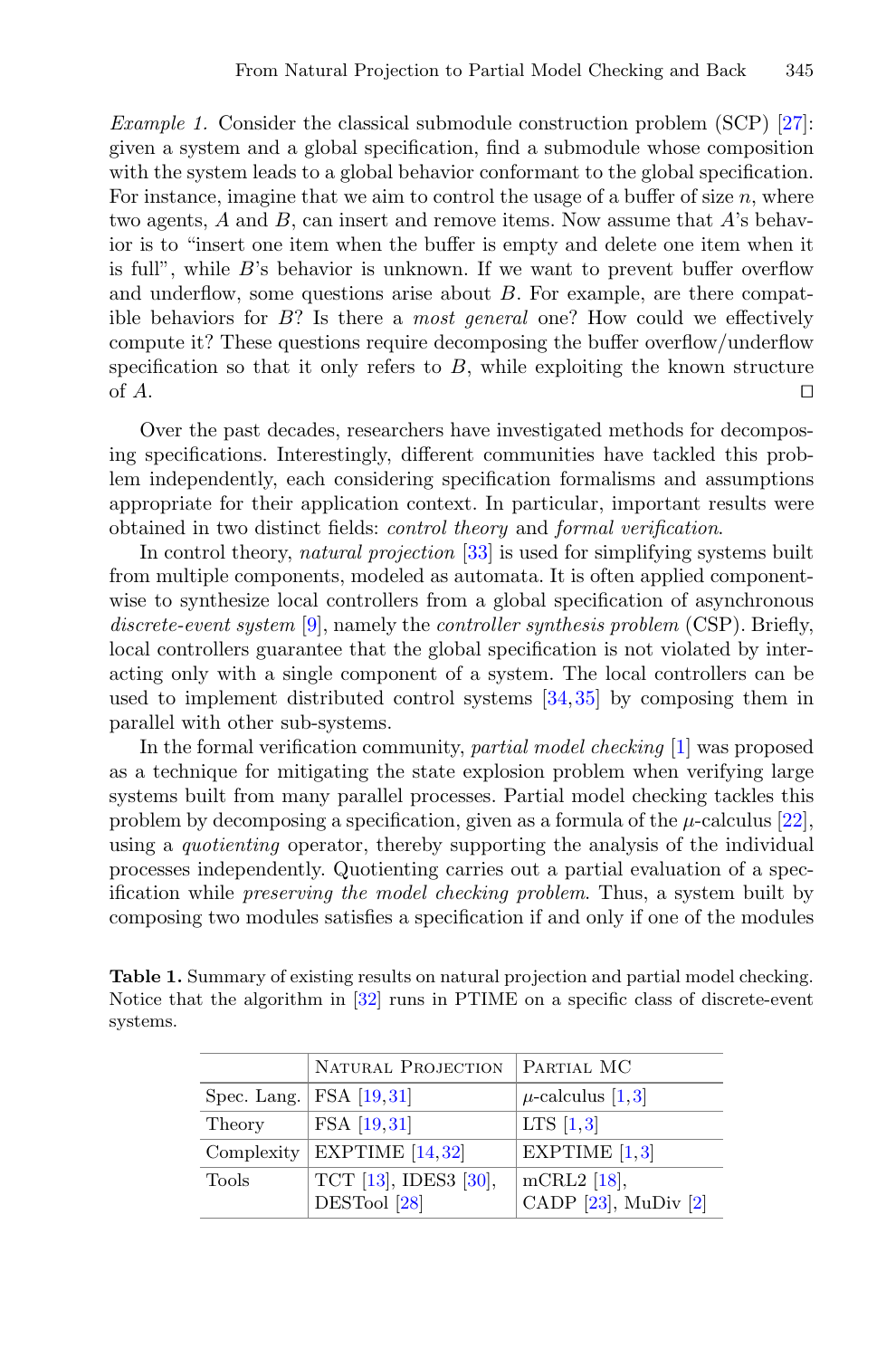satisfies the specification after quotienting against the other [\[1\]](#page-16-1). This may reduce the problem size, resulting in smaller models and hence faster verification.

Table [1](#page-2-0) summarizes some relevant facts about the two approaches and we refer the reader to Sect. [5](#page-15-0) for a more detailed analysis. Since natural projection and partial model checking apply to different formalisms, they cannot be directly compared without defining a common framework (see below). For instance, a relevant question is comparing how specifications grow under the two approaches. Although it is known that both may lead to exponential growth (see  $[3,21,32]$  $[3,21,32]$  $[3,21,32]$  $[3,21,32]$ ), these results apply in one case to finite-state automata (FSAs) and in the other case to  $\mu$ -calculus formulae.

Over the past few years, there has been a substantial cross-fertilization between the two research communities  $[12]$  $[12]$ . For instance, methods for synthesizing controllers using partial model checking are given in [\[6,](#page-16-4)[25](#page-17-10)]. The authors of  $[15,17]$  $[15,17]$  propose similar techniques, but they use fragments of the  $\mu$ -calculus and CTL∗, respectively.

We follow here the suggestion of Ehlers et al. [\[12](#page-17-9)], who advocate formally connecting these two approaches so as to make them interchangeable. In their words:

"Such a formal bridge should be a source of inspiration for new lines of investigation that will leverage the power of the synthesis techniques that have been developed in these two areas. [...] It would be worthwhile to develop case studies that would allow a detailed comparison of these two frameworks in terms of plant and specification modeling, computational complexity of synthesis, and implementation of derived supervisor/ controller."

As for the first remark, we show that, under reasonable assumptions, natural projection reduces to partial model checking and, when cast in a common setting, they are equivalent. To this end, we first define a common theoretical framework for both. In particular, we slightly extend both the notion of natural projection and the semantics of the  $\mu$ -calculus in terms of the satisfying traces. These extensions allow us to apply natural projection to the language denoted by a specification. In addition, we extend the main property of the quotienting operator by showing that it corresponds to the natural projection of the language denoted by the specification, and vice versa (Theorem [4\)](#page-11-0).

We provide additional results that contribute to the detailed comparison referred to in the second remark. Namely we define a new algorithm for partial model checking directly on LTSs (rather than on the  $\mu$ -calculus). We prove our algorithm correct with respect to the traditional quotienting rules and we show it runs in polynomial time, like the algorithms based on natural projection. We have implemented this algorithm in a tool, which is available online [\[11\]](#page-17-13). Along with the tool, we developed several case studies illustrating its application to the synthesis of both submodules and local controllers.

**Structure of the paper.** Section [2](#page-4-0) presents our unified theoretical framework for natural projection and partial model checking. Section [3](#page-10-0) contains our main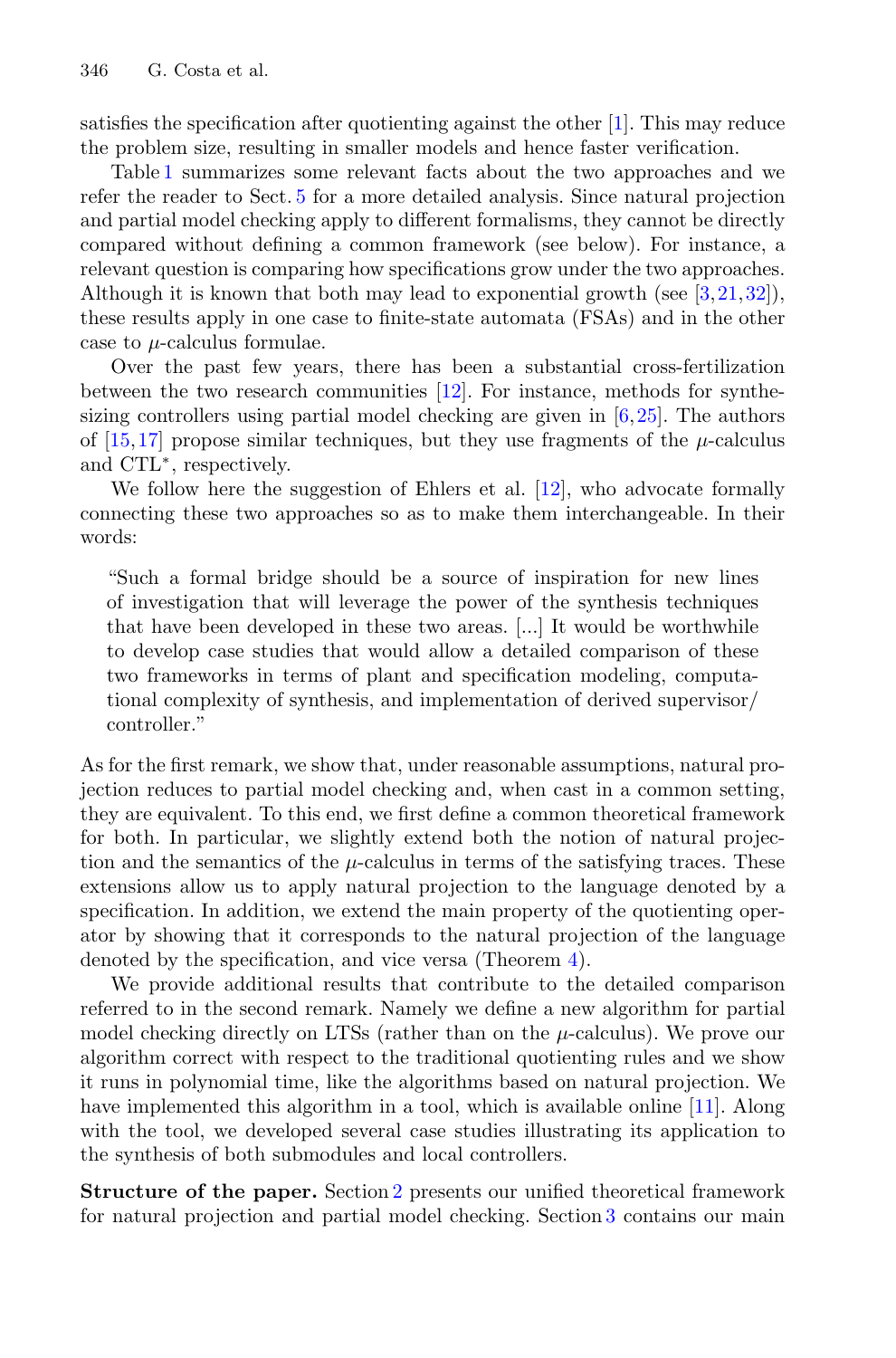theoretical results, in particular Theorem [4](#page-11-0) on the equivalence of quotienting and natural projection. In Sect. [4](#page-11-1) we introduce a novel quotienting algorithm, discuss its properties, and apply it to our running example. In Sect. [5](#page-15-0) we briefly survey the related literature and in Sect. [6](#page-15-1) we draw conclusions. The formal proofs together with the correctness and the complexity of our algorithm, and our experimental results are available at [https://github.com/SCPTeam/pests/](https://github.com/SCPTeam/pests/blob/master/proofs_and_experiments.pdf) [blob/master/proofs](https://github.com/SCPTeam/pests/blob/master/proofs_and_experiments.pdf) and experiments.pdf.

### <span id="page-4-0"></span>**2 A General Framework**

In this section we cast both natural projection and partial model checking in a common framework. We start with a running example: a scenario inspired by [\[10](#page-16-5)[,33](#page-18-0)], which is an instance of Example [1.](#page-1-0)

*Example 2 (Running example).* A drone package delivery (DPD) system relies on unmanned aerial vehicles (UAVs) to transport goods within a given area. Drones interact with docking stations where they can pick up (action  $u$ ) or deposit (action  $d$ ) an item. These actions are only observable to the docking station. Additional interactions are represented by the two control actions s (for synchronize) and  $t$  (for terminate). An action  $t$  takes place when UAVs are requested to leave the station, e.g., due to a maintenance operation, while  $s$  is used for the global synchronization of both the docking station and UAVs.

Figure [1](#page-4-1) depicts a transition system that encodes the specification of an nposition buffer  $P(n)$  handled by a docking station. Intuitively, UAVs cannot perform d actions when the buffer is full (state  $p_n$ ) and u actions when the buffer is empty (state  $p_0$ ). Since synchronization actions s and t are immaterial, they label self-loops. - $\Box$ 



<span id="page-4-1"></span>**Fig. 1.** An *n*-positions buffer specification  $P(n)$ .

#### **2.1 Language Semantics Versus State Semantics**

Natural projection is commonly defined over (sets of) *words* [\[33\]](#page-18-0). Words are finite sequences of actions, i.e., symbols labeling each transition between two states of a finite-state automaton (FSA). The language of an FSA is the set of all words that label a sequence of transitions from an initial state to some distinguished state, like a final or marking state. We call the function  $\mathcal L$  that maps each FSA to the corresponding *language semantics*. Given a system T and a specification S, both FSAs, then T is said to satisfy S whenever  $\mathcal{L}(T) \subseteq \mathcal{L}(S)$ .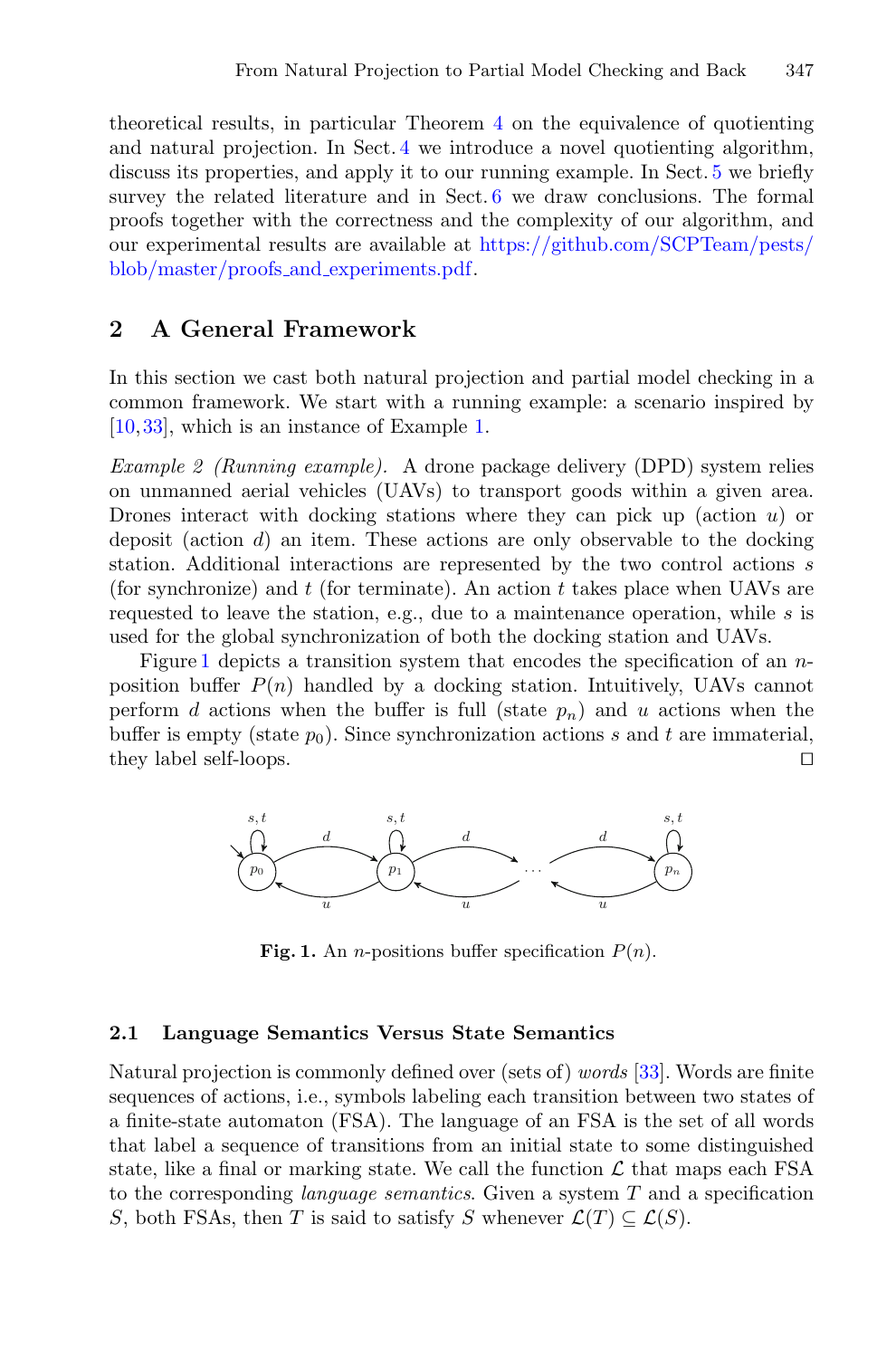For partial model checking, the specification  $S$  is defined by a formula of the μ-calculus. In this case, the standard interpretation is given by a *state semantics*, i.e., a function that given a system T and a formula  $\Phi$  returns the set of states of T that satisfy  $\Phi$ . Usually, T is given as a labeled transition system (LTS). An LTS is similar to an FSA, but with a weaker notion of acceptance, where all states are final. A set of evaluation rules formalizes whether a state satisfies a formula or not. Given an LTS T and a  $\mu$ -calculus formula  $\Phi$ , we say that T satisfies  $\Phi$  whenever its initial state does.

The language semantics of temporal logics is strictly less expressive than the state-based one [\[16\]](#page-17-14). A similar fact holds for FSA and regular expressions [\[5\]](#page-16-6). Here we use a semantics from which both the state-based and the language semantics can be obtained.

### **2.2 Operational Model and Natural Projection**

We now generalize slightly the existing approaches based on partial model checking and on supervisory control theory used for locally verifying global properties of discrete event systems. We then constructively prove that the two approaches are equally expressive so that techniques from one can be transferred to the other. To this end, we consider models expressed as (finite) labeled transition systems, which describe the behavior of discrete systems. In particular, we restrict ourselves here to deterministic transition systems.

**Definition 1.** A (deterministic) labeled transition system (LTS) is a tuple  $A =$  $(S_A, \Sigma_A, \rightarrow_A, \iota_A)$  *where*  $S_A$  *is a finite set of states (with*  $\iota_A$  *the initial state)*,  $\Sigma_A$ *is a finite set of action labels, and*  $\rightarrow$ <sub>*A</sub>*:  $S_A \times \Sigma_A \rightarrow S_A$  *is the transition function.*</sub> *We write*  $t = s \xrightarrow{a} s'$  *to denote a* transition, whenever  $\rightarrow_A (a, s) = s'$ , and we *call* s the source state, a the action *label, and* s' the destination state.

*A* trace  $\sigma \in \mathcal{T}$  *of an LTS A is either a single state s or a sequence of transitions*  $t_1 \cdot t_2 \cdot \ldots$  *such that for each*  $t_i$ *, its destination is the source of*  $t_{i+1}$ *(if any). When unnecessary, we omit the source of*  $t_{i+1}$ *, and write a trace as the sequence*  $\sigma = s_0 a_1 s_1 a_2 s_2 \dots a_n s_n$ , alternating elements of  $S_A$  and  $\Sigma_A$  (written *in boldface for readability). Finally, we denote by*  $[A, s]$  *the set of traces of* A *starting from state* s *and we write* [[A]] *for* [[A, ıA]]*, i.e., for those traces starting from the initial state*  $i_A$ .  $\Box$ 

<span id="page-5-0"></span>*Example 3.* Consider again our running example. Figure [2](#page-6-0) depicts the LTSs A and  $B$ . A models an UAV that deposits  $(d)$  two items in the buffer and performs a synchronization action  $(s)$ . Optionally, A can also leave the docking station  $(t)$ . In contrast, B repeatedly picks an item and synchronizes. Both A and B may also leave the docking station  $(t)$ . Notice that the traces  $\llbracket A \rrbracket$  starting from the initial state of A are  $[[A]] = \{q_0, q_0 dq_1, q_0 tq_3, q_0 dq_1 dq_2, q_0 dq_1 dq_2 s q_0, ...\}$ . In contrast, the traces starting from the initial state of B are

$$
[\![B]\!] = \{r_0, r_0 \mathbf{u} r_1, r_0 \mathbf{t} r_2, r_0 \mathbf{u} r_1 \mathbf{s} r_0, r_0 \mathbf{u} r_1 \mathbf{s} r_0 \mathbf{u} r_1, \ldots\}.
$$

Typically, a system, or *plant* in control theory terms, consists of multiple interacting components running in parallel. Below we rephrase the synchronous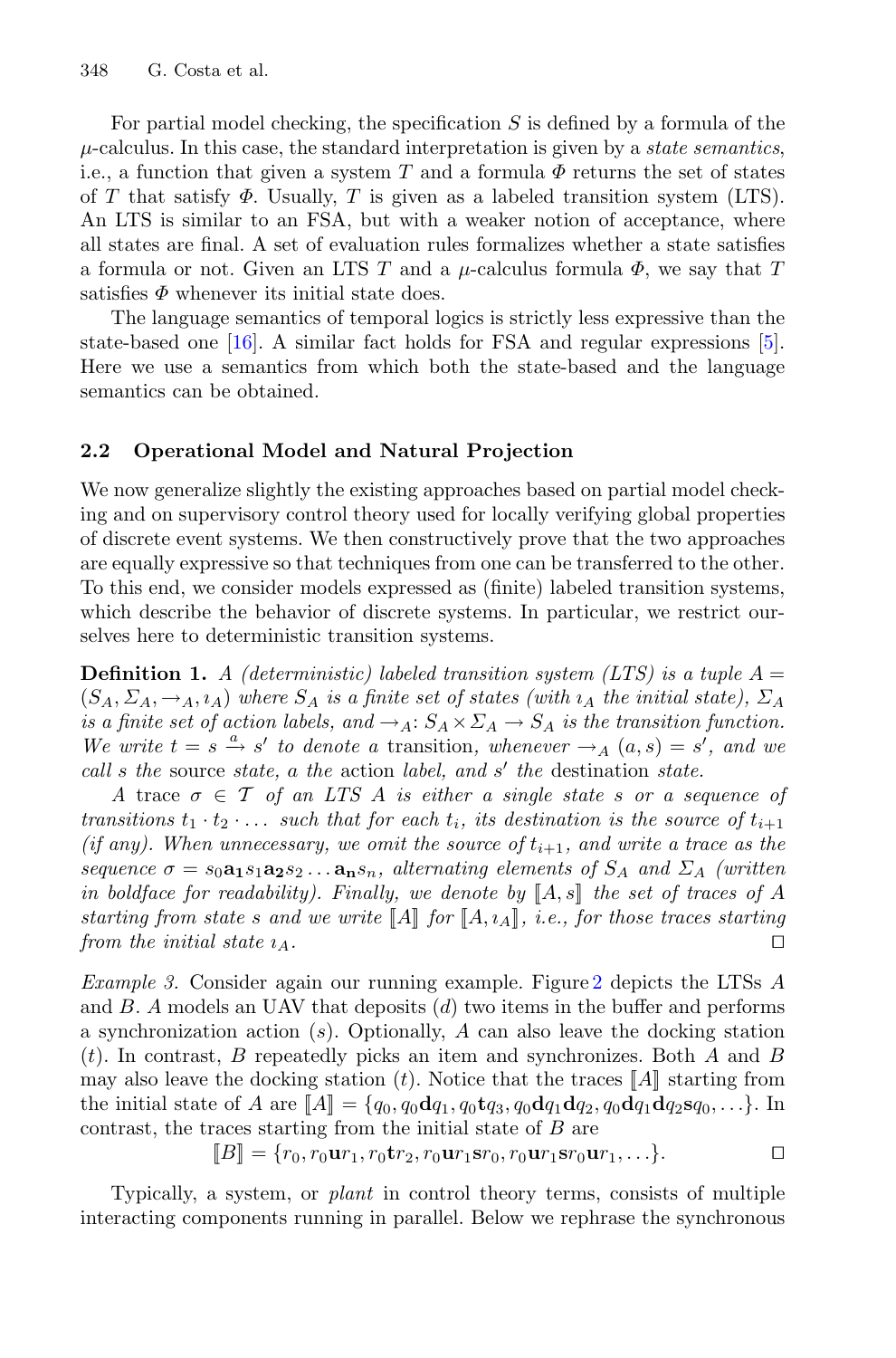product of [\[33\]](#page-18-0). Intuitively, when two LTSs are put in parallel, each proceeds asynchronously, except on those actions they share, upon which they synchronize.

**Definition 2.** *Given two LTSs A and B such that*  $\Sigma_A \cap \Sigma_B = \Gamma$ , the synchronous product *of* A and B is  $A \parallel B = (S_A \times S_B, \Sigma_A \cup \Sigma_B, \rightarrow_{A \parallel B}, \langle \iota_A, \iota_B \rangle),$ *where*  $\rightarrow$ <sub>*A*||*B*</sub> *is as follows:* 

$$
\langle s_A, s_B \rangle \xrightarrow{\alpha} A \| B \langle s'_A, s_B \rangle \text{ if } s_A \xrightarrow{\alpha} s'_A \text{ and } a \in \Sigma_A \setminus \Gamma
$$
  

$$
\langle s_A, s_B \rangle \xrightarrow{\rightarrow} A \| B \langle s_A, s'_B \rangle \text{ if } s_B \xrightarrow{\rightarrow} s'_B \text{ and } b \in \Sigma_B \setminus \Gamma
$$
  

$$
\langle s_A, s_B \rangle \xrightarrow{\gamma} A \| B \langle s'_A, s'_B \rangle \text{ if } s_A \xrightarrow{\gamma} A s'_A, s_B \xrightarrow{\gamma} A s'_B, \text{ and } \gamma \in \Gamma.
$$

*Example 4.* Consider again the LTSs A and B of Fig. [2.](#page-6-0) Their synchronous product  $A \parallel B$  (with  $\Gamma = \{s, t\}$ ) is depicted in Fig. [3.](#page-6-1)  $\Box$ 



<span id="page-6-0"></span>**Fig. 2.** From left to right, two UAVs adding to  $(A)$  and removing from  $(B)$  the buffer.



<span id="page-6-1"></span>Fig. 3. Synchronous product  $A \parallel B$  where bold transitions denote synchronous moves.

Next, we generalize the natural projection on languages, which is a kind of inverse operation of the synchronous product of two LTSs. Given a computation of  $A \parallel B$ , the natural projection extracts the relevant trace of one of the LTSs, including the synchronized transitions (see the second case below). Note that, unlike the definition given, for example in [\[33\]](#page-18-0), our definition returns a sequence of transitions, including both states and actions. We also define the inverse projection in the expected way.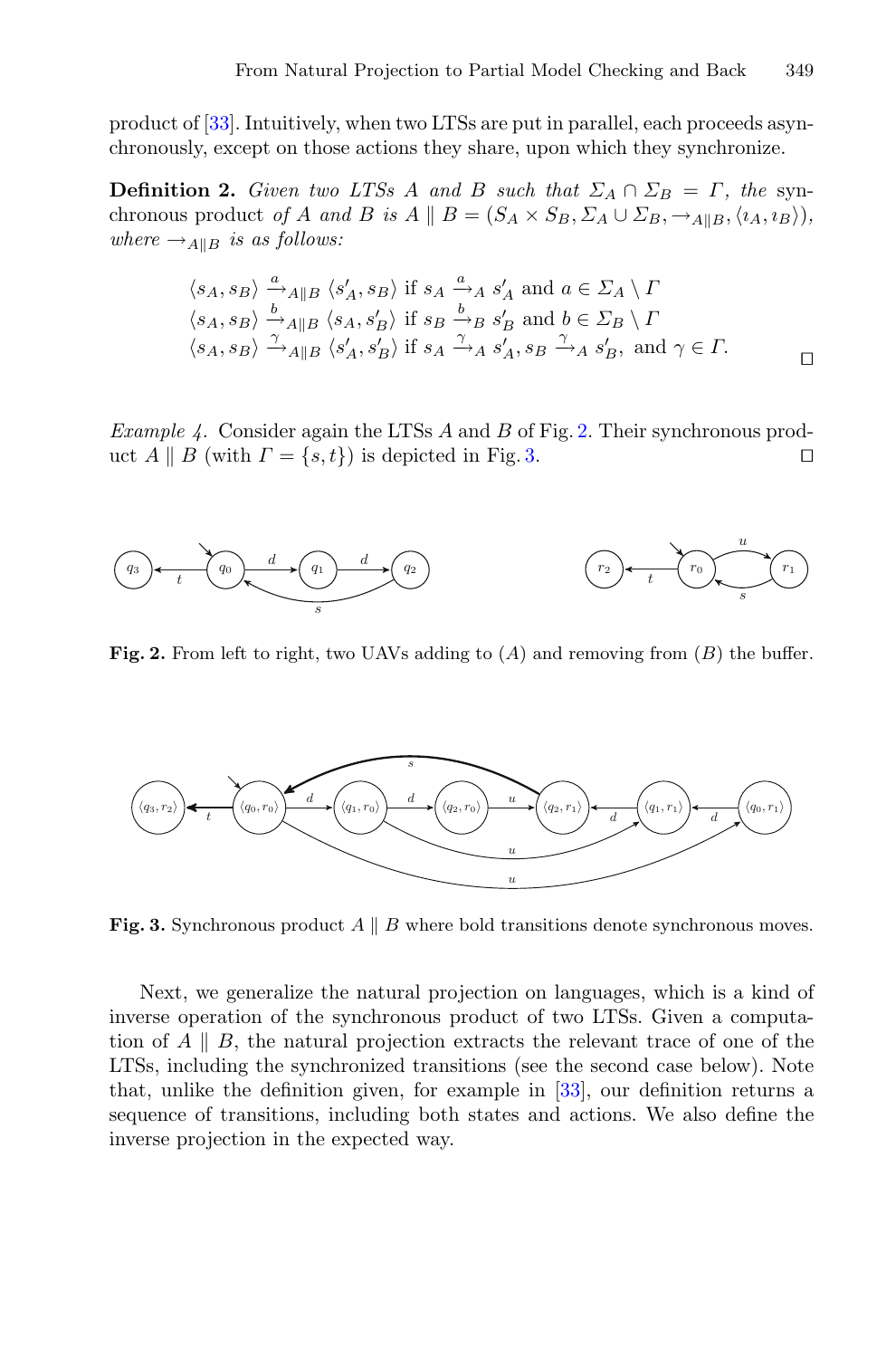**Definition 3.** For LTSs A and B with  $\Gamma = \Sigma_A \cap \Sigma_B$ , the natural projection on A *of a trace*  $\sigma$ *, in symbols*  $P_A(\sigma)$ *, is defined as follows:* 

$$
P_A(\langle s_A, s_B \rangle) = s_A
$$
  
\n
$$
P_A(\langle s_A, s_B \rangle \xrightarrow{a} A \| B \langle s_A', s_B' \rangle \cdot \sigma) = s_A \xrightarrow{a} s_A' \cdot P_A(\sigma)
$$
 if  $a \in \Sigma_A$   
\n
$$
P_A(\langle s_A, s_B \rangle \xrightarrow{b} A \| B \langle s_A, s_B' \rangle \cdot \sigma) = P_A(\sigma)
$$
 if  $b \in \Sigma_B \setminus \Gamma$ .

*Natural projection on second component* B *is analogously defined. We extend the natural projection to sets of traces in the usual way:*  $P_A(T) = \{P_A(\sigma) | \sigma \in T\}$ .

*The* inverse projection *of a trace*  $\sigma$  *over an LTS*  $A \parallel B$ *, in symbols*  $P_A^{-1}(\sigma)$ *, is defined as*  $P_A^{-1}(\sigma) = \{\sigma' \mid P_A(\sigma') = \sigma\}$ . Its extension to sets is  $P_A^{-1}(T) =$ U  $\sigma \in T$  $P_{\lambda}^{-1}$  $A^{-1}(\sigma)$ *.*  $\Box$ Ц

*Example 5.* Consider the two traces  $\sigma_1 = \langle q_0, r_0 \rangle \mathbf{d} \langle q_1, r_0 \rangle \mathbf{u} \langle q_1, r_1 \rangle \mathbf{d} \langle q_2, r_1 \rangle$  $\langle q_0, r_0 \rangle$  and  $\sigma_2 = \langle q_0, r_0 \rangle \mathbf{u} \langle q_0, r_1 \rangle \mathbf{d} \langle q_1, r_1 \rangle \mathbf{d} \langle q_2, r_1 \rangle \mathbf{s} \langle q_0, r_0 \rangle$ . We have that the projections  $P_A(\sigma_1) = P_A(\sigma_2) = q_0 dq_1 dq_2 sq_0 \in [A],$  and  $\sigma_1, \sigma_2 \in$  $P_B^{-1}(q_0 dq_1 dq_2 s q_0)$ . Also notice that all the traces of the form  $(\langle q_0, r_0 \rangle \mathbf{d})^* \sigma_1$ belong to  $P_B^{-1}(q_0\mathbf{d}q_1\mathbf{d}q_2\mathbf{s}q_0)$ .  $\Box$ 

Two classical properties [\[33\]](#page-18-0) concerning the interplay between the synchronous product and the natural projection hold, the proofs of which are trivial.

**Fact 1.**  $P_A([A \parallel B]) \subseteq [A]$  and  $P_B^{-1}([A]) \cap P_A^{-1}([B]).$ 

#### **2.3 Equational** *µ***-calculus and Partial Model Checking**

Below, we recall the variant of  $\mu$ -calculus commonly used in partial model checking called *modal equations* [\[1\]](#page-16-1). A specification is given as a sequence of modal equations, and one is typically interested in the value of the top variable that is the simultaneous solution to all the equations. Equations have variables on the left-hand side and assertions on the right-hand side. Assertions are built from the boolean constants *ff* and *tt*, variables x, boolean operators  $\land$  and  $\lor$ , and modalities for necessity  $\lceil \cdot \rceil$  and possibility  $\langle \cdot \rangle$ . Equations also have fixpoint operators (minimum  $\mu$  and maximum  $\nu$ ) over variables x, and can be organized in equation systems.

**Definition 4 (Syntax of the**  $\mu$ **-calculus).** *Given a set of variables*  $x \in X$ *and an alphabet of actions*  $a \in \Sigma$ , assertions  $\varphi, \varphi' \in \mathcal{A}$  *are given by the syntax:* 

$$
\varphi ::= \text{ff} \mid \text{tt} \mid x \mid \varphi \land \varphi' \mid \varphi \lor \varphi' \mid [a] \varphi \mid \langle a \rangle \varphi.
$$

*An* equation *is*  $x = \pi \varphi$ *, where*  $\pi \in {\mu, \nu}$ *,*  $\mu$  *denotes a minimum fixed point equation, and*  $\nu$  *a maximum one. An* equation system  $\Phi$  *is a possibly empty sequence*  $(\epsilon)$  *of equations, where each variable* x *occurs in the left-hand side of at most a single equation. Thus* Φ *is given by*

$$
\Phi ::= x =_{\pi} \varphi; \Phi \mid \epsilon.
$$

*A* top assertion  $\Phi \downarrow x$  *projects the simultaneous solution of an equation system*  $\Phi$ *onto the top variable* <sup>x</sup>*.* - $\Box$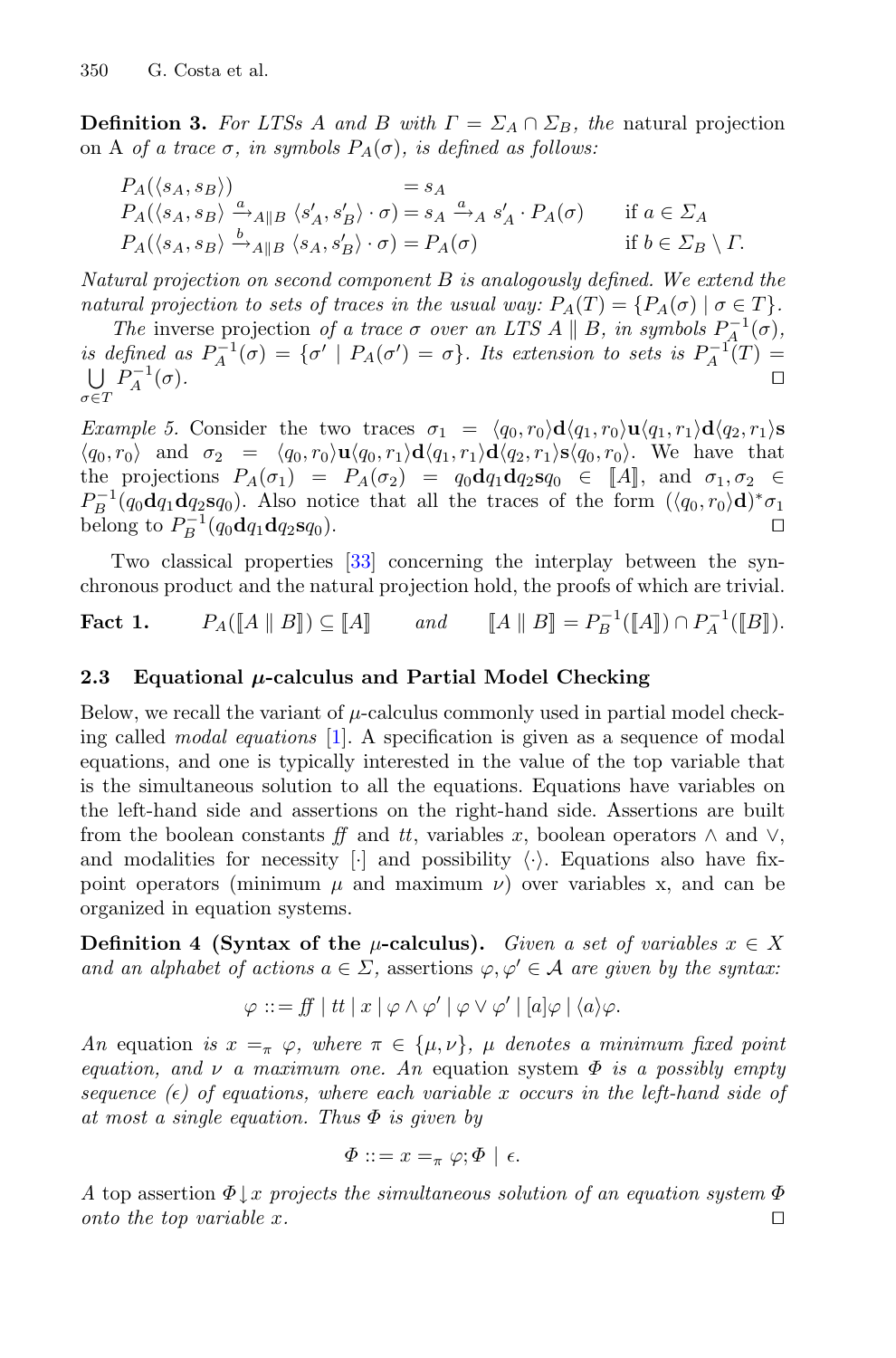We define the semantics of modal equations in terms of the traces of an LTS by extending the usual state semantics of [\[1\]](#page-16-1) as follows. First, given an assertion  $\varphi$ , its state semantics  $\|\varphi\|_o$  is given by the set of states of an LTS that satisfy  $\varphi$ in the context  $\rho$ , where the function  $\rho$  assigns meaning to variables. The boolean connectives are interpreted as intersection and union. The possibility modality  $\|\langle a\rangle \varphi\|_{\rho}$  (respectively, the necessity modality  $\|[a]\varphi\|_{\rho}$ ) denotes the states for which some (respectively, all) of their outgoing transitions labeled by  $a$  lead to states that satisfy  $\varphi$ . For more details on  $\mu$ -calculus see [\[8](#page-16-7)[,22](#page-17-1)].

**Definition 5 (Semantics of the** μ**-calculus** [\[1](#page-16-1)]**).** *Let* A *be an LTS, and*  $\rho: X \to 2^{S_A}$  *be an environment that maps variables to sets of A's states. Given an assertion*  $\varphi$ *, the* state semantics *of*  $\varphi$  *is the mapping*  $\|\cdot\|$  :  $\mathcal{A} \to (X \to 2^{S_A}) \to$ 2<sup>S</sup><sup>A</sup> *inductively defined as follows.*

$$
\begin{aligned}\n||f||_{\rho} &= \emptyset & ||t||_{\rho} &= S_A & ||x||_{\rho} &= \rho(x) \\
||\varphi \wedge \varphi'||_{\rho} &= ||\varphi||_{\rho} \cap ||\varphi'||_{\rho} & ||[a]\varphi||_{\rho} &= \{s \in S_A \mid \forall s'.s \xrightarrow{a} s' \Rightarrow s' \in ||\varphi||_{\rho}\} \\
||\varphi \vee \varphi'||_{\rho} &= ||\varphi||_{\rho} \cup ||\varphi'||_{\rho} & ||\langle a \rangle \varphi||_{\rho} &= \{s \in S_A \mid \exists s'.s \xrightarrow{a} s' \land s' \in ||\varphi||_{\rho}\}\n\end{aligned}
$$

*We extend the state semantics from assertions to equation systems. First we introduce some auxiliary notation. The empty mapping is represented by* [],  $[x \mapsto U]$  *is the environment where* U *is assigned to* x, and  $\rho \circ \rho'$  *is the mapping obtained by composing*  $\rho$  *and*  $\rho'$ . Given a function  $f(U)$  *on the powerset of*  $S_A$ *, let*  $\pi U.f(U)$  *be the corresponding fixed-point. We now define the semantics of equation systems by:*

$$
\begin{aligned}\n\|\epsilon\|_{\rho} &= [ \, ] \\
\|x =_{\pi} \varphi; \Phi\|_{\rho} &= R(U^*) \quad \text{where } U^* = \pi U. \|\varphi\|_{\rho \circ R(U)} \\
\text{and} \quad R(U) &= [x \mapsto U] \circ \|\Phi\|_{\rho \circ [x \mapsto U]}.\n\end{aligned}
$$

*Finally, for top assertions, let*  $\|\Phi \downarrow x\|$  *be a shorthand for*  $\|\Phi\|_{\Box}(x)$ *.* 

 $\Box$ 

 $\Box$ 

Note that whenever we apply function composition  $\circ$ , its arguments have disjoint domains. Next, we present the trace semantics: a trace starting from a state s satisfies  $\varphi$  if s does.

<span id="page-8-0"></span>**Definition 6.** *Given an LTS A, an environment*  $\rho$ *, and a state*  $s \in S_A$ *, the* trace semantics *of an assertion*  $\varphi$  *is a function*  $\langle \langle \cdot \rangle \rangle : A \to S_A \to (X \to 2^{S_A}) \to T$ , *which we also extend to equation systems, defined as follows.*

$$
\langle \! \langle \varphi \rangle \! \rangle_{\rho}^{s} = \begin{cases} [ \! [ A , s ] \!] \text{ if } s \in \! [ \! | \varphi | \! |_{\rho} & \text{ if } \; \langle \varphi \rangle \! \rangle_{\rho} = \lambda x. \bigcup_{s \in \! [ \! | \varPhi | \! |_{\rho}(x)} [ \! [ A , s ] \! ] \! ]. \end{cases}
$$

*We write*  $\langle \langle \Phi \downarrow x \rangle \rangle$  *in place of*  $\langle \langle \Phi \rangle \rangle_{[]}(x)$ *.*  $\Box$ 

<span id="page-8-1"></span>*Example 6.* Consider  $\Phi \downarrow x$  where  $\Phi = \{x = \mu \left[ d \right] y \wedge \langle u \rangle tt; y = \nu \langle d \rangle x \vee \langle s \rangle x\}.$ We compute  $\|\Phi\downarrow x\|$  with respect to  $A \parallel B$ .  $\|\Phi\downarrow x\| = U^* = \mu U.F(U)$ , where  $F(U) = ||[d]y \wedge \langle u \rangle \ddot{t}||_{[x \mapsto U, y \mapsto G(U)]}$  and  $G(U) = \nu U'.||\langle d \rangle x \vee \langle s \rangle x||_{[x \mapsto U, y \mapsto U']}$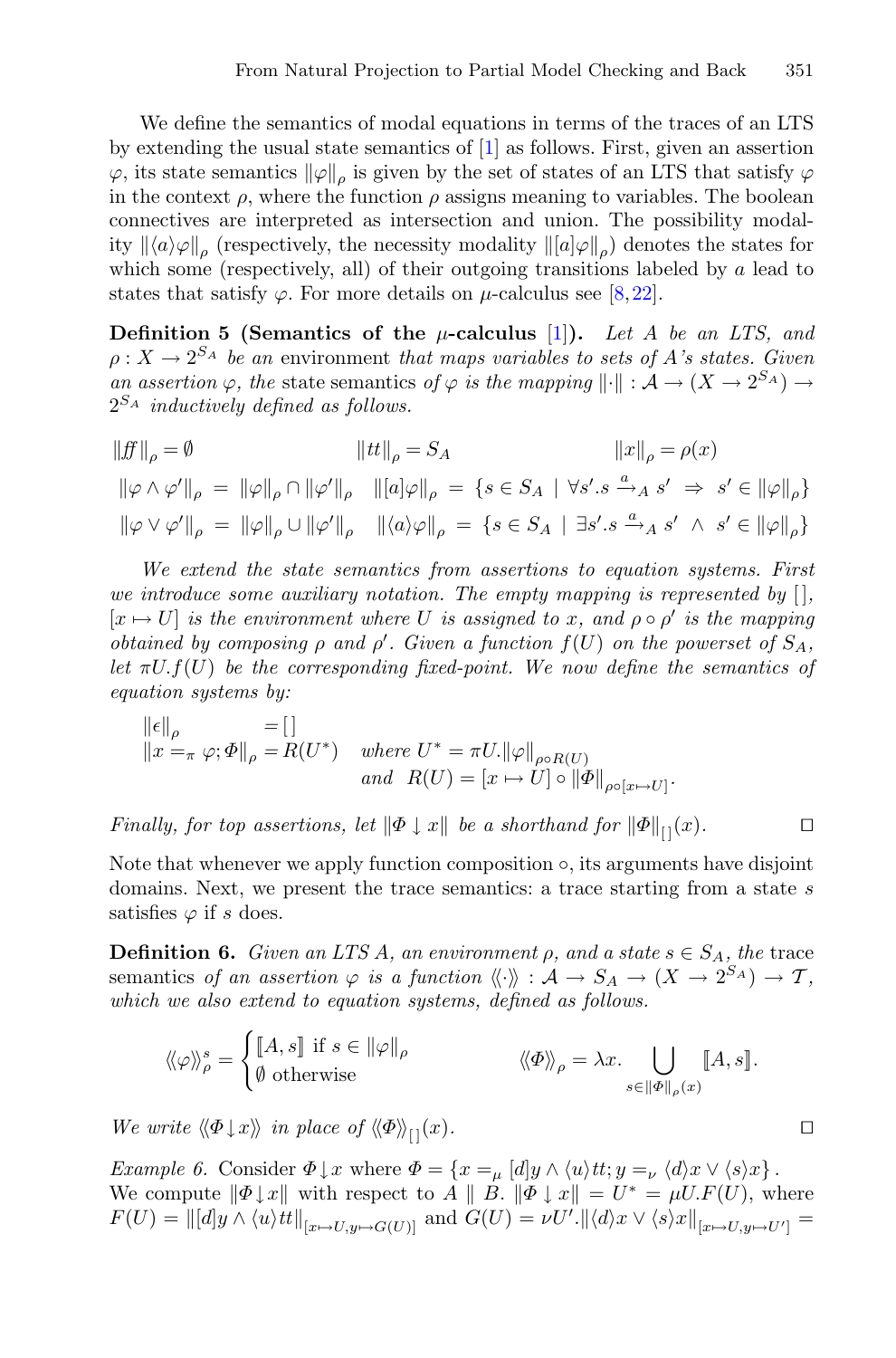$\| \langle d \rangle x \vee \langle s \rangle x \|_{[x \mapsto U]}$  (since y does not occur in the assertion). Following the Knaster-Tarski theorem, we compute  $U^* = \bigcup^n F^n(\emptyset)$ :

- 1.  $G(\emptyset) = ||\langle d \rangle x \vee \langle s \rangle x||_{[x \mapsto \emptyset]} = \emptyset$  and  $U^1 = F(\emptyset) = ||[d]y \wedge \langle u \rangle tt||_{[x \mapsto \emptyset, y \mapsto \emptyset]} =$  $\{\langle q_2, r_0 \rangle\}$  (i.e., the only state that admits u but not d).
- 2.  $G(\{\langle q_2, r_0 \rangle\}) = \| \langle d \rangle x \vee \langle s \rangle x \|_{[x \mapsto \{\langle q_2, r_0 \rangle\}]} = \{\langle q_1, r_0 \rangle\} \text{ (since } \langle q_1, r_0 \rangle \xrightarrow{d}$  $\langle q_2, r_0 \rangle$  and  $U^2 = F(\{\langle q_2, r_0 \rangle\}) = ||[d]y \wedge \langle u \rangle t||_{[x \mapsto \{\langle q_2, r_0 \rangle\}, y \mapsto \{\langle q_1, r_0 \rangle\}] =$  $\{\langle q_0, r_0 \rangle, \langle q_2, r_0 \rangle\}.$
- 3.  $G(U^2) = ||\langle d \rangle x \vee \langle s \rangle x||_{[x \mapsto {\langle q_0, r_0 \rangle}, \langle q_2, r_0 \rangle]} = {\{\langle q_1, r_0 \rangle, \langle q_2, r_1 \rangle\}}$  and  $U^3 = F(U^2) = ||[d]y \wedge \langle u \rangle \dot{t}||_{[x \mapsto U^2, y \mapsto G(U^2)]} = \{ \langle q_0, r_0 \rangle, \langle q_2, r_0 \rangle \}.$

Since  $U^2 = U^3$ , we have obtained the fixed point  $U^*$ . Finally, we can compute  $\langle\!\langle \Phi \downarrow x \rangle\!\rangle$ , which amounts to  $\llbracket A, \langle q_0, r_0 \rangle \rrbracket \cup \llbracket A, \langle q_2, r_0 \rangle \rrbracket$ .  $\Box$ 

We now define when an LTS satisfies an equation system. Recall that  $\llbracket A \rrbracket$  stands for  $[[A, i_A]].$ 

**Definition 7.** An LTS A satisfies a top assertion  $\Phi \downarrow x$ *, in symbols*  $A \models_s \Phi \downarrow x$ *, if and only if*  $i_A \in ||\Phi \downarrow x||$ . Moreover, let  $A \models_{\sigma} \Phi \downarrow x$  *if and only if*  $[A] \subseteq \langle \Phi \downarrow x \rangle$ .  $\Box$ 

The following fact relates the notion of satisfiability defined in terms of state semantics ( $\models$ <sub>s</sub>) with the one based on trace semantics ( $\models$ <sub>σ</sub>); its proof is immediate by Definition [6.](#page-8-0)

**Fact 2.**  $A \models_s \Phi \downarrow x$  *if and only if*  $A \models_\sigma \Phi \downarrow x$ *.* 

As previously mentioned, partial model checking is based on the *quotienting* operation  $\ell$ . Roughly, the idea is to specialize the specification of a composed system on a particular component. Below, we define the *quotienting* operation [\[1](#page-16-1)] on the LTS A || B. Quotienting reduces  $A \parallel B \models_s \Phi$  to solving  $B \models_s \Phi \downarrow x / B A$ . Note that each equation of the system  $\Phi$  gives rise to a system of equations, one for each state  $s_i$  of A, all of the same kind, minimum or maximum (thus forming a  $\pi$ -block [\[3](#page-16-2)]). This is done by introducing a fresh variable  $x_{s_i}$  for each state  $s_i$ . Intuitively, the equation  $x_{s_i} = \pi \varphi / \sqrt{\sum_B s_i}$  represents the requirements on B when A is in state  $s_i$ . Since the occurrence of the variables on the right-hand side depends on the A's transitions,  $\Phi \downarrow x /_{B} A$  embeds the behavior of A.

<span id="page-9-0"></span>**Definition 8.** *Given a top assertion*  $\Phi \downarrow x$ *, we define the quotienting of the assertion on an LTS A with respect to an alphabet*  $\Sigma_B$  *as follows.* 

$$
\Phi \downarrow x/\!\!/_{\Sigma_B} A = (\Phi/\!\!/_{\Sigma_B} A) \downarrow x_{i_A}, \text{ where}
$$

$$
\epsilon/\!\!/_{\Sigma_B} A = \epsilon \qquad (x =_{\pi} \varphi; \Phi)/\!\!/_{\Sigma_B} A = \begin{cases} x_{s_1} =_{\pi} \varphi/\!\!/_{\Sigma_B} s_1 \\ \vdots \\ x_{s_n} =_{\pi} \varphi/\!\!/_{\Sigma_B} s_n \end{cases} ; \ \Phi/\!\!/_{\Sigma_B} A \quad (\forall \ s_i \in S_A)
$$

$$
x/\!\!/_{\Sigma_B} s = x_s \qquad tt/\!\!/_{\Sigma_B} s = tt \qquad ff/\!\!/_{\Sigma_B} s = ff
$$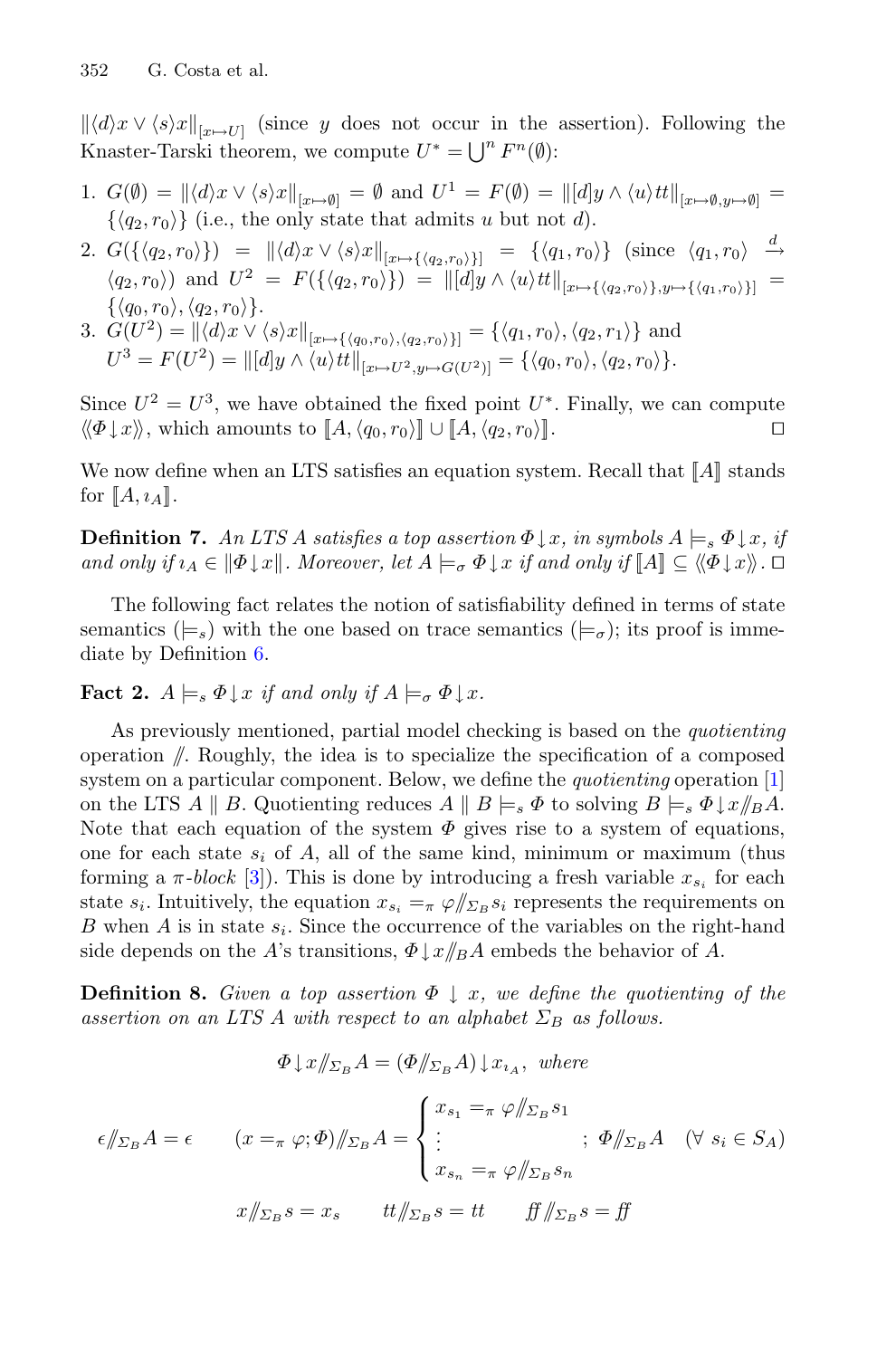$$
\varphi \vee \varphi' / \chi_B s = \varphi / \chi_B s \vee \varphi' / \chi_B s \qquad \varphi \wedge \varphi' / \chi_B s = \varphi / \chi_B s \wedge \varphi' / \chi_B s
$$
  

$$
(\langle a \rangle \varphi) / \chi_B s = \bigvee_{s \xrightarrow{s'} s'} \varphi / \chi_B s' \qquad ([a] \varphi) / \chi_B s = \bigwedge_{s \xrightarrow{s'} s'} \varphi / \chi_B s' \qquad \text{if } a \in \Sigma_A \setminus \Gamma
$$
  

$$
(\langle b \rangle \varphi) / \chi_B s = \langle b \rangle (\varphi / \chi_B s) \qquad ([b] \varphi) / \chi_B s = [b] (\varphi / \chi_B s) \qquad \text{if } b \in \Sigma_B \setminus \Gamma
$$
  

$$
(\langle \gamma \rangle \varphi) / \chi_B s = \bigvee_{s \xrightarrow{s'} s'} \langle \gamma \rangle (\varphi / \chi_B s') \qquad ([\gamma] \varphi) / \chi_B s = \bigwedge_{s \xrightarrow{s'} s'} [\gamma] (\varphi / \chi_B s') \qquad \text{if } \gamma \in \Gamma.
$$

*Example 7.* Consider the top assertion  $\Phi \downarrow x$  of Example [6](#page-8-1) and the LTSs A and B of Example [3.](#page-5-0) Quotienting  $\Phi \downarrow x$  against B, we obtain  $\Phi/\!\!/_{\Sigma_A} B \downarrow x_{r_0}$  where

$$
\Phi/\!\!/_{\Sigma_A} B = \begin{cases}\nx_{r_0} =_\mu [d]y_{r_0} \wedge tt \\
x_{r_1} =_\mu [d]y_{r_1} \wedge ff \\
x_{r_2} =_\mu [d]y_{r_2} \wedge ff \\
y_{r_0} =_\nu \langle d \rangle x_{r_0} \vee ff \\
y_{r_1} =_\nu \langle d \rangle x_{r_1} \vee \langle s \rangle x_{r_0} \\
y_{r_2} =_\nu \langle d \rangle x_{r_2} \vee ff\n\end{cases} = \begin{cases}\nx_{r_0} =_\mu [d]y_{r_0} \\
x_{r_1} =_\mu ff \\
y_{r_0} =_\nu \langle d \rangle x_{r_0} \\
y_{r_0} =_\nu \langle d \rangle x_{r_0} \\
y_{r_1} =_\nu \langle d \rangle x_{r_1} \vee \langle s \rangle x_{r_0} \\
y_{r_2} =_\nu \langle d \rangle x_{r_2} \vee ff\n\end{cases} = \begin{cases}\nx_{r_0} =_\mu [d]y_{r_0} \\
x_{r_0} =_\mu [d]y_{r_0} \\
y_{r_0} =_\nu \langle d \rangle x_{r_0} \\
y_{r_1} =_\nu \langle d \rangle x_{r_1} \vee \langle s \rangle x_{r_0}\n\end{cases}
$$

The leftmost equations are obtained by applying the rules of Definition [8.](#page-9-0) Then we simplify on the right-hand sides. Finally we reduce the number of equations by removing those unreachable from the top variable  $x_{r_0}$ . For a detailed description of our simplification strategies we refer the reader to [\[3](#page-16-2)]. By proceeding as in Example [6,](#page-8-1) we obtain  $\{q_0, q_2, q_3\}$  as the fixpoint.  $\Box$ 

#### <span id="page-10-0"></span>**3 Unifying the Logical and the Operational Approaches**

In this section we prove the equivalence between natural projection and partial model checking (Theorem [4\)](#page-11-0). To start, we introduce an auxiliary definition that roughly acts as a quotienting of an environment  $\rho$ . Below, we will write  $\bigoplus \rho_i$ 

for the finite composition of functions  $\rho_i$  over the elements of an index set I.

**Definition 9.** *Given a synchronous product*  $A \parallel B$ *, we define*  $\Delta_B(\cdot): (X \to 2^{S_A \times S_B}) \to (X_{S_A} \to 2^{S_B})$  as

$$
\Delta_B(\rho) = \bigoplus_{x \in Dom(\rho)} \bigoplus_{s_A \in S_A} [x_{s_A} \mapsto U_B^x(s_A)], \text{ where } U_B^x(s_A) = \{s_B \mid \langle s_A, s_B \rangle \in \rho(x)\}.
$$

A technical lemma follows. Intuitively, quotienting an assertion (and an environment) preserves the semantics, i.e., a state  $\langle s_A, s_B \rangle$  satisfies  $\varphi$  if and only if  $s_B$ satisfies the quotient of  $\varphi$  on B. Indeed, the following statement can be rewritten as  $\|\varphi\|_{\Sigma_B} s_A\|_{\Delta_B(\rho)} = \{s_B | \langle s_A, s_B \rangle \in \|\varphi\|_{\rho}\}.$ 

<span id="page-10-1"></span>**Lemma 1.** For all  $A, B, \rho$  and  $\varphi$  on  $A \parallel B, \langle s_A, s_B \rangle \in ||\varphi||_{\rho} \iff s_B \in$  $\|\varphi\|_{\Sigma_B} s_A\|_{\Delta_B(\rho)}.$ 

We next extend Lemma [1](#page-10-1) to a system of equations, providing an alternative view of quotienting an assertion on a component of a synchronous product.

-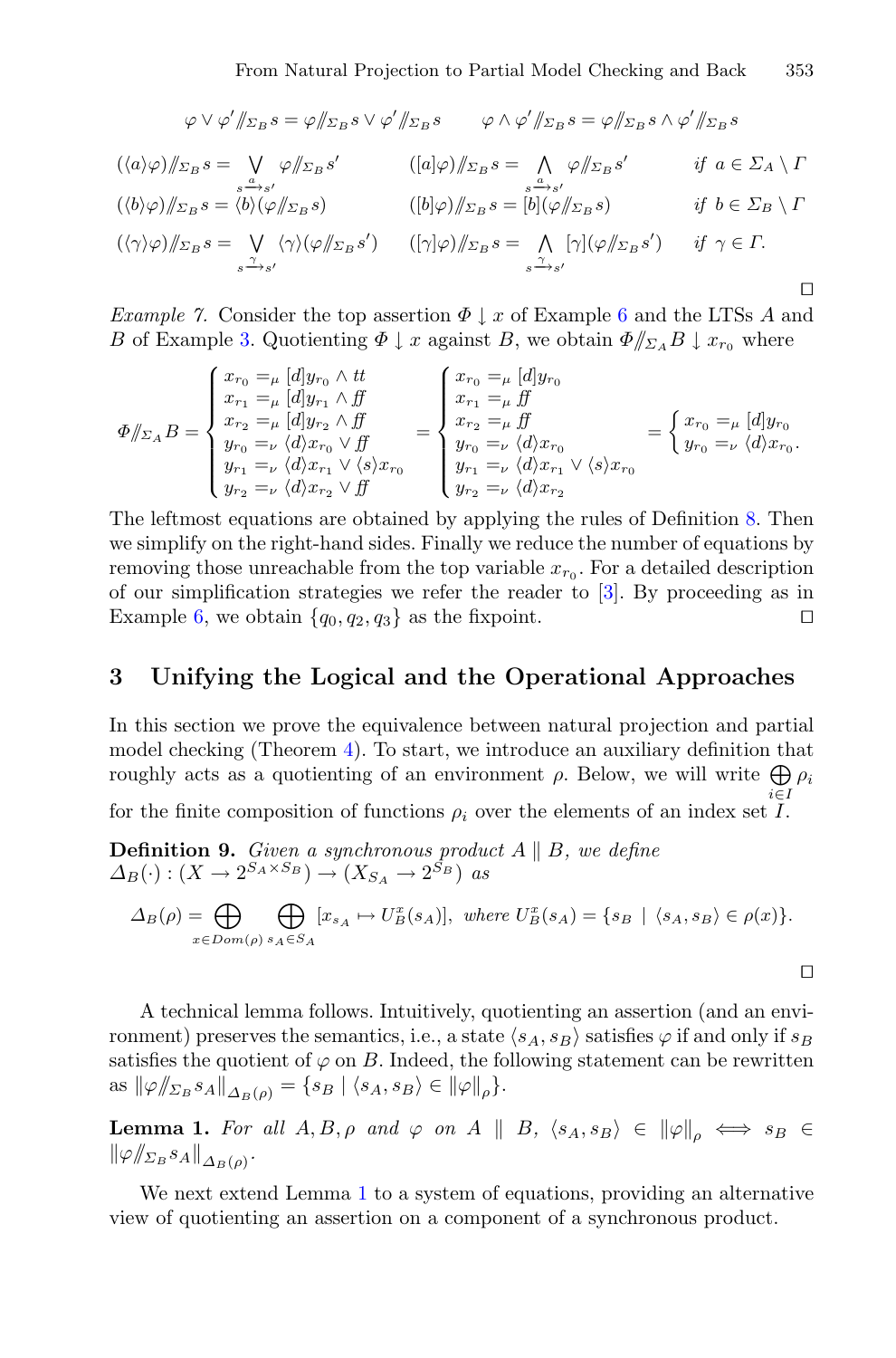**Lemma 2.** For all  $A, B, \rho$  and  $\Phi$  on  $A \parallel B, \Delta_B(\|\Phi\|_{\rho}) = \|\Phi\|_{\Sigma_B} A\|_{\Lambda_B(\rho)}$ .

The following corollary is immediate (recall that  $x_{s_A}$  is the variable corresponding to the quotient of x on  $s_A$ ).

**Corollary 1.** *For all*  $A, B, \rho, x$  *and*  $\Phi$  *on*  $A \parallel B$ *,* 

 $\langle s_A, s_B \rangle \in ||\varPhi||_\rho(x) \Longleftrightarrow s_B \in ||\varPhi/\!\!/_{\Sigma_B} A||_{\varDelta_B(\rho)}(x_{s_A}).$ 

We next establish the correspondence between quotienting and natural projection.

**Theorem 3.** For all  $A, B, x$  and  $\Phi$  on  $A \parallel B$ ,  $\langle \langle \Phi \downarrow x | \rangle \rangle_B A \rangle = P_B(\langle \langle \Phi \downarrow x | \rangle).$ 

The following theorem states that the synchronous product of two LTSs satisfies a global equation system if and only if its components satisfy their quotients, i.e., their local assertions.

<span id="page-11-0"></span>**Theorem 4.** For all  $A, B, x$  and  $\Phi$  on  $A \parallel B$ ,

$$
A \parallel B \models_{\varsigma} \Phi \downarrow x \qquad (\varsigma \in \{s, \sigma\})
$$

*if and only if any of the following equivalent statements holds:* 1.  $A \models_{\varsigma} \Phi \downarrow x/\langle z_A B \rangle$  2.  $B \models_{\varsigma} \Phi \downarrow x/\langle z_B A \rangle$ 3.  $A \models_{\sigma} P_A(\langle\!\langle \Phi \downarrow x \rangle\!\rangle) \quad 4. B \models_{\sigma} P_B(\langle\!\langle \Phi \downarrow x \rangle\!\rangle).$ 

## <span id="page-11-1"></span>**4 Quotienting Finite-State Systems**

In this section we present an algorithm for quotienting a finite-state system defined as an LTS. Afterwards, we prove its correctness with respect to the standard quotienting operator and we study its complexity. Finally, we apply it to our working example to address three problems: verification, submodule construction, and controller synthesis.

### **4.1 Quotienting Algorithm**

Our algorithm consists of two procedures that are applied sequentially. The first, called quotient (Table [2\)](#page-12-0), builds a non-deterministic transition system from two LTSs, i.e., a specification  $P$  and an agent  $A$ . Moreover, it takes as an argument the alphabet of actions of the new transition system. Non-deterministic transition systems have a distinguished label  $\lambda$ , and serve as an intermediate representation. The states of the resulting transition system include all the pairs of states of P and A, except for those that denote a violation of P (line 1). The transition relation (line 3) is defined using the quotienting rules from Sect. [2.](#page-4-0) Also, note that the relation  $\rightarrow$  is restricted to the states of S (denoted  $\rightarrow$ s).

The second procedure, called unify (given in Table [3\)](#page-13-0) translates a nondeterministic transition system back to an LTS. Using closures over  $\lambda$ , unify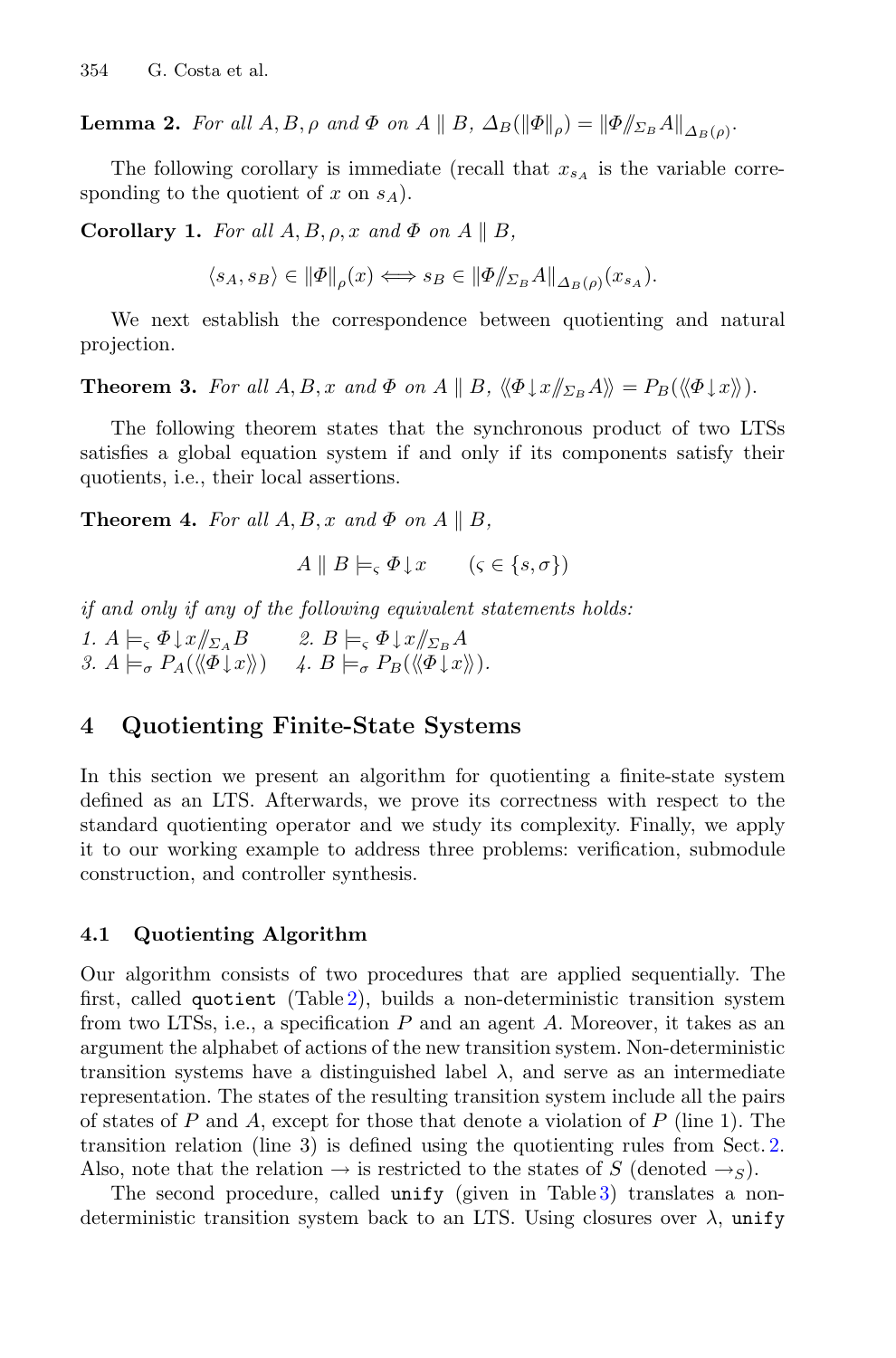groups states of the transition system. This process is similar to the standard subset construction algorithm [\[19\]](#page-17-2), except that we put an  $a \in \Sigma_B \setminus \Gamma$  transition between two groups Q and M only if (i) M is the intersection of the  $\lambda$ -closures of the states reachable from  $Q$  with an a transition and *(ii)* all the states of Q admit at least an a transition leading to a state of  $M$  ( $\land$ -move). Procedure unify works as follows. Starting from the  $\lambda$ -closure of B's initial state (line 1) it repeats a partition generation cycle (lines 4–13). Each cycle removes an element Q from the set S of the partitions to be processed. Then, for all the actions in  $\Sigma_B \setminus \{\lambda\}$ , a partition M is computed by  $\wedge$ -move (line 7). If the partition is nonempty, a new transition is added from  $Q$  to  $M$  (line 9). Also, if  $M$  is a freshly generated partition, i.e.,  $M \notin R$ , it is added to both S and R (line 10). The procedure terminates when no new partitions are generated.

#### <span id="page-12-0"></span>**Table 2.** The quotienting algorithm.

Begin proc quotient input  $P = \langle S_P, \Sigma_P, \rightarrow_P, i_P \rangle$ input  $A = \langle S_A, \Sigma_A, \rightarrow_A, i_A \rangle$ input  $\Sigma_B$ 1:  $S := (S_P \times S_A) \setminus \bigcup_{a \in \Sigma_A} \{ (s_P, r_A) \mid s_P \nrightarrow r_P \land r_A \xrightarrow{a} A \}$ 2:  $i := (i_P, i_A)$  $3: \quad \rightarrow \; := \; \bigcup_{s_P} \; \begin{cases} \; & \text{if}\; ((s_P, r_A), \lambda, (s'_P, r'_A)) \; | \; s_P \stackrel{a}{\rightarrow}_P s'_P \wedge r_A \stackrel{a}{\rightarrow}_A r'_A \} \\ \; & \text{if}\; ((s_P, r_A), a, (s'_P, r_A)) \; | \; s_P \stackrel{a}{\rightarrow}_P s'_P \} \\ \; & \text{if}\; ((s_P, r_A), a, (s'_P, r'_A)) \; | \; s_P \stackrel{a}{\rightarrow}_P s'_P \wedge r_A \stackrel{a}{\rightarrow}_A r'_A \} \end{cases}$ 4: B :=  $\langle S, \Sigma_B, \rightarrow_S, \hat{\nu} \rangle$  $5:$ output unify(B) End proc

Our quotienting algorithm is correct with respect to the quotienting operator and runs in PTIME. Intuitively, we avoid an exponential blow-up in our contribution (in contrast to Table [1\)](#page-2-0) since we only consider deterministic transition systems. Notice that a determinization step for non-deterministic transition systems is exponential in the worst case.

#### **4.2 Prototype and Application to the Running Example**

We implemented the algorithm presented above as part of a tool suite for the partial evaluation of finite state models called the *partial evaluator of simple transition systems* (PESTS).<sup>[1](#page-12-1)</sup> We applied the prototype to some case studies,

<span id="page-12-1"></span> $\overline{1}$  The tools in our library work on FSA.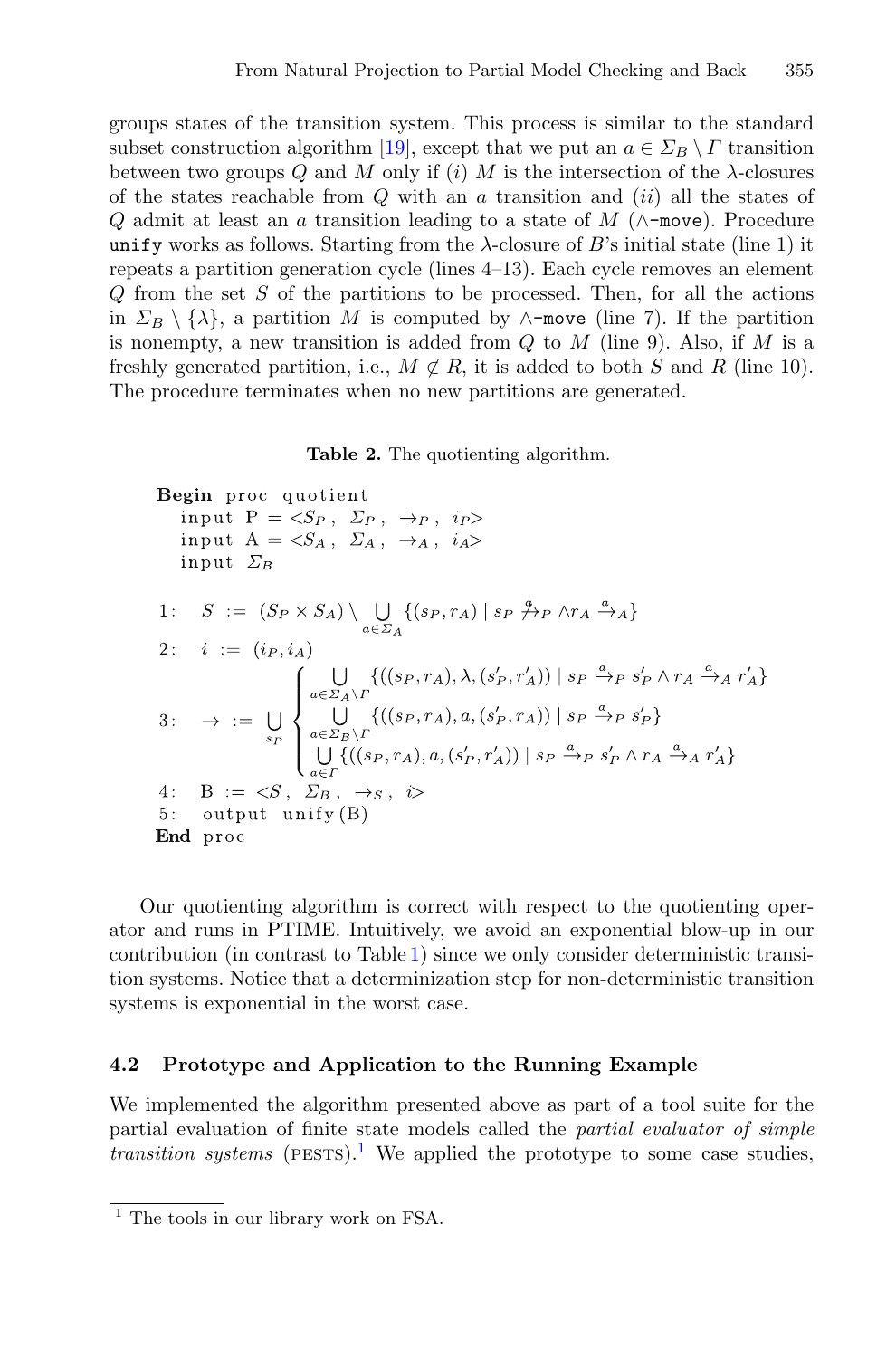<span id="page-13-0"></span>

```
Begin proc unify
                                                       Begin proc \wedge-move
   input B = \langle S_B, \Sigma_B, \rightarrow_B, i_B \rangleinput Q
                                                           input a
                                                              M := \lambda - \text{close} \left( \bigcap_{q \in Q} \{ q' | q \xrightarrow{a} B q' \} \right)1: I := \lambda - \text{close}(\{i_B\})1:2: R, S := \{I\}2:output M3: \rightarrow := \emptysetend proc
  4: while S \neq \emptyset do
  5:Q := \text{pickkremove}(S)6:for each a \in \Sigma_B \setminus \{\lambda\}7:M := \wedge \text{-move}(Q, a)if M \neq \emptyset then
  8:9:\rightarrow \ \ := \ \rightarrow \cup \{ (Q, a, M) \}if M \notin R then S := S \cup \{M\}; R := R \cup \{M\} end if
10:11:end if
12.end for
13: end while
14: output \langle R, \Sigma_B \setminus \{\lambda\}, \rightarrow, I \rangleend proc
```
including a real world one based on a flexible manufacturing system.[2](#page-13-1) For the sake of presentation we only show here the application to the running example. In particular, we leverage our algorithm to address three different problems:  $(i)$ reducing the verification of a parallel composition to that of a single component,  $(ii)$  synthesizing a submodule that respects a global specification (SCP), and  $(iii)$  synthesizing a controller for a given component (CSP).

**Verification.** Here we want to check whether  $A \parallel B \not\models P(2)$ . To do this we follow the approach of [\[1\]](#page-16-1), i.e., we start by quotienting the specification  $P(2)$ against A (see Fig. [2\)](#page-6-0). The result is a two-state specification  $P'$  having a single transition labeled with t. Clearly  $B \not\models s P'$  and a counterexample is the trace  $\sigma = \mathbf{r_0} u \mathbf{r_1} s \mathbf{r_0} t \mathbf{r_2}$ , as  $\sigma \in [B]$  while  $\sigma \notin [P']$ . As a consequence  $A \parallel B \not\models_{s} P$ . Intuitively, this is because after the two  $d$  actions,  $A$  performs a single  $s$ , which is insufficient to delimit a "safety zone" for actions u by  $B$  (which might occur too late, e.g., after another d by A). Thus, P' does not allow an s that might permit  $A$  to carry out the third  $d$  move before a  $u$  action.

*Fixing the example.* Given to the previous reasoning, we cannot synthesize meaningful submodules and controllers starting from A. To fix our example, we therefore replace  $A$  with  $A'$ , as depicted in Fig. [4.](#page-14-0)  $A'$  resembles  $A$  but has an extra state  $q_4$  that enables a second s transition. Intuitively, it represents the "safety" zone" just described.

**SCP.** We now apply the quotienting algorithm to A' in the case of buffer sizes 2 and 3 to construct the submodules that comply with  $P(2)$  and  $P(3)$ , respectively.

<span id="page-13-1"></span><sup>2</sup> FlexFact [http://www.rt.eei.uni-erlangen.de/FGdes/productionline.html.](http://www.rt.eei.uni-erlangen.de/FGdes/productionline.html)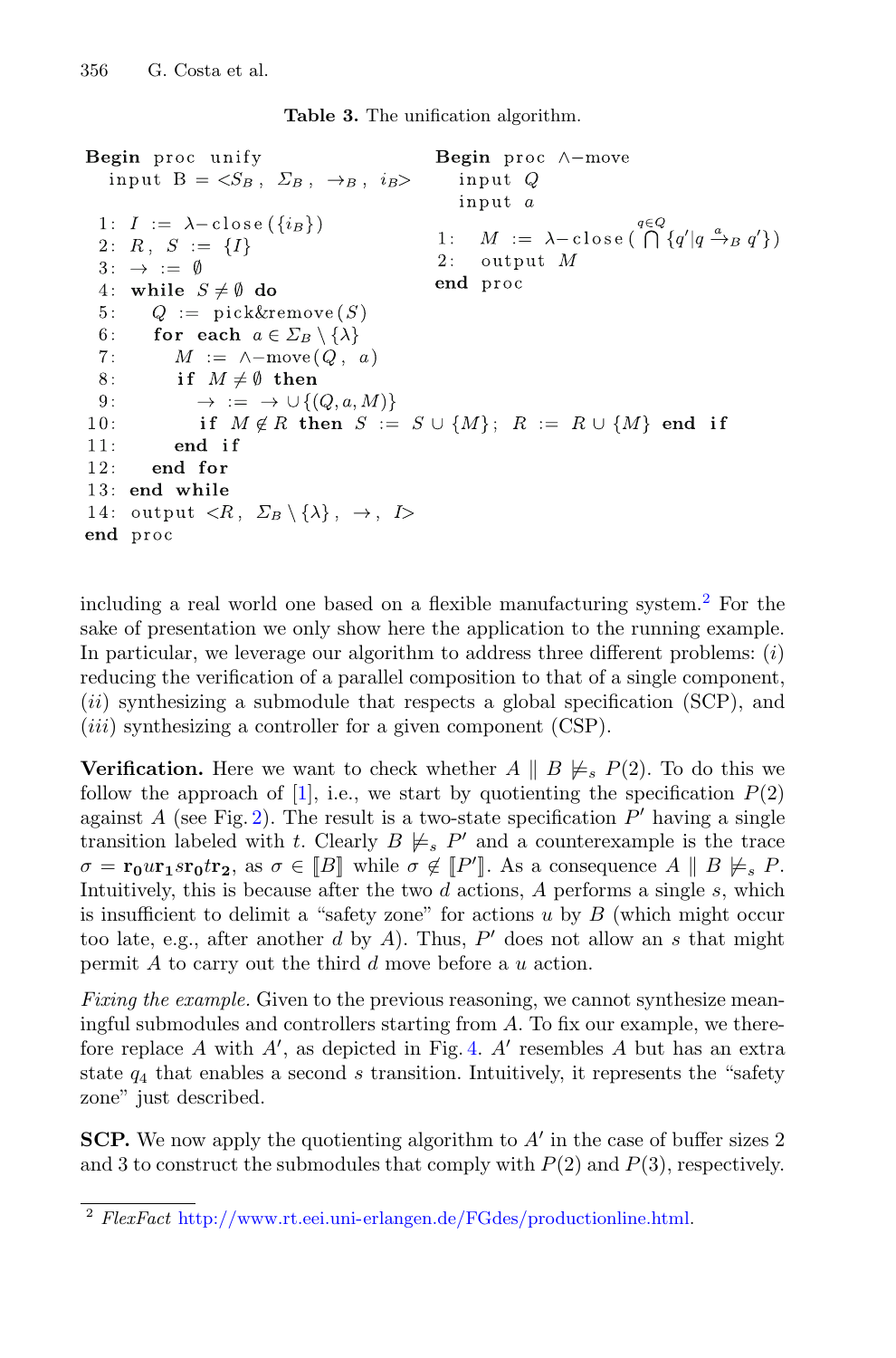

<span id="page-14-0"></span>**Fig. 4.** Graphical representation of  $A'$ ,  $B_2$  and  $B_3$  (from left to right).

Thus, we set  $\Sigma_B = \{u, s, t\}$ . In this way, the quotienting algorithm generates a component that not only synchronizes through actions  $s$  and  $t$ , but also performs actions u autonomously. The resulting agents  $B_2$  and  $B_3$  appear in Fig. [4.](#page-14-0)

The agent  $B_2$  synchronizes on the first s transition of  $A'$  to ensure that both the d actions have been performed. Afterwards, the buffer must be cleared (two u actions) before synchronizing again on s (thereby permitting  $A'$  to cycle). Synchronizing on t is also possible. In this case, no further modifications of the buffer happen.

With a buffer of size 3, the agent  $B_3$  is more complex. Intuitively, A' can perform its two  $d$  actions only when the buffer contains at most one item. Thus,  $B_3$  has two loops. The inner loop (passing through the states  $w_0 w_1 w_2 w_4$ ) is analogous to that of  $B_2$  (where two u actions are performed in sequence) and, if completed, it empties the buffer. Moreover, the specification includes an external loop  $(w_2 w_3 w_6 w_1)$  that removes two elements from the full buffer of size 3. As expected, the two cycles can be combined. Finally, notice that the action  $t$  can occur under two conditions: if the buffer contains no items  $(w_0)$  or exactly 1 item  $(w_3)$ . In the second case, a final u action  $(w_5)$  can occur.



<span id="page-14-1"></span>**Fig. 5.** Graphical representation of  $A' \parallel B_3$  and C (from left to right).

**CSP.** We consider now the problem of synthesizing a controller for  $A' \parallel B_3$  (see Fig. [5\)](#page-14-1). In particular, we want a controller to enforce  $P(2)$  on it.<sup>[3](#page-14-2)</sup> To generate the controller, we run the quotienting algorithm with  $\Sigma_B = \{s, t\}$ , i.e., we force the

<span id="page-14-2"></span><sup>&</sup>lt;sup>3</sup> Notice that  $A' \parallel B_3$  does not comply with  $P(2)$  as  $B_3$  was synthesized from  $P(3)$ .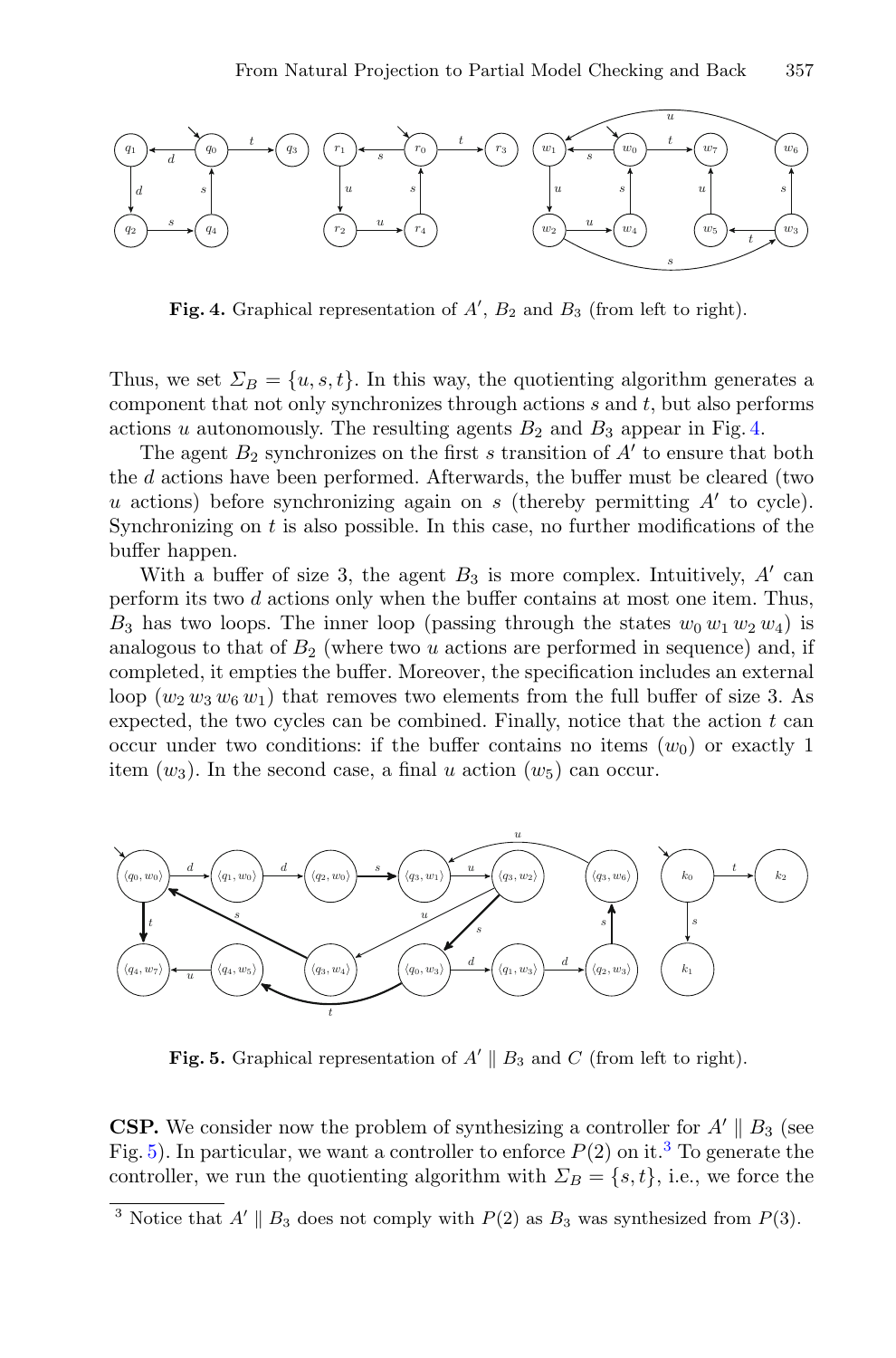algorithm to build a component that can only synchronize on the *controllable* actions s and t. The resulting controller is depicted on the right of Fig.  $5$ . Intuitively, the controller only admits two operations: either t or s. The first case is when A' and  $B_3$  terminate (state  $\langle q_4, w_7 \rangle$ ). Otherwise, only a single s action can occur. In fact, after one s action, the target reaches  $\langle q_3, w_1 \rangle$  completely filling in the stack with two d actions. The system can then reach both  $\langle q_3, w_2 \rangle$  and  $\langle q_3, w_4 \rangle$ . Since an s action leads from  $\langle q_3, w_2 \rangle$  to  $\langle q_0, w_3 \rangle$ , where the system can perform other two d transitions, it is not allowed.

## <span id="page-15-0"></span>**5 Related Work**

Natural projection is mostly used by the community working on control theory and discrete-event systems. In the 1980s, the seminal works by Wonham et al. (e.g., [\[34,](#page-18-1)[35\]](#page-18-2)) exploited natural projection-based algorithms for synthesizing both local and global controllers. Along this line of research, other authors proposed extensions and refinements, relying on natural projection (e.g., see [\[13](#page-17-4)[,14,](#page-17-3)[24](#page-17-15)[,32](#page-18-3)]).

Partial model checking has been successfully applied to the synthesis of controllers. Given an automaton representing a plant and a  $\mu$ -calculus formula, Basu and Kumar [\[6\]](#page-16-4) compute the quotient of the specification with respect to the plant. The satisfiability of the resulting formula is checked using a tableau that also returns a valid model yielding the controller. Their tableau works similarly to our quotienting algorithm, but applies to a more specific setting, as they are interested in generating controllers. In contrast, Martinelli and Matteucci [\[26](#page-17-16)] use partial model checking to generate a control process for a partially unspecified system in order to guarantee the compliance against a  $\mu$ -calculus formula. The generated controller takes the form of an edit automaton [\[7](#page-16-8)].

Some authors proposed techniques based on the formal verification of temporal logics for addressing CSP. Arnold et al. [\[4](#page-16-9)] were among the first to control a deterministic plant with a  $\mu$ -calculus specification. Also Ziller and Schneider [\[36](#page-18-6)] and Riedwge and Pinchinat [\[29\]](#page-17-17) reduce the problem of synthesizing a controller to check the satisfiability of a formula of (a variant of) the  $\mu$ -calculus. A similar approach was presented by Jiang and Kumar [\[20\]](#page-17-18) and Gromyko et al. [\[17\]](#page-17-12). Similarly to [\[29,](#page-17-17)[36](#page-18-6)], [\[20](#page-17-18)] puts forward an approach that reduces the problem of synthesizing a controller to that of checking a  $\text{CTL}^{\star}$  formula's satisfiability. In contrast, [\[17\]](#page-17-12) proposes a method based on symbolic model checking to synthesize a controller. Their approach applies to a fragment of CTL.

## <span id="page-15-1"></span>**6 Conclusion**

Our work goes in the same direction of [\[12\]](#page-17-9) and provides results that build a new bridge between supervisory control theory and formal verification. In particular, we have formally established the relationship between partial model checking and natural projection by reducing natural projection to partial model checking and proving them equivalent under common assumptions. This equivalence helps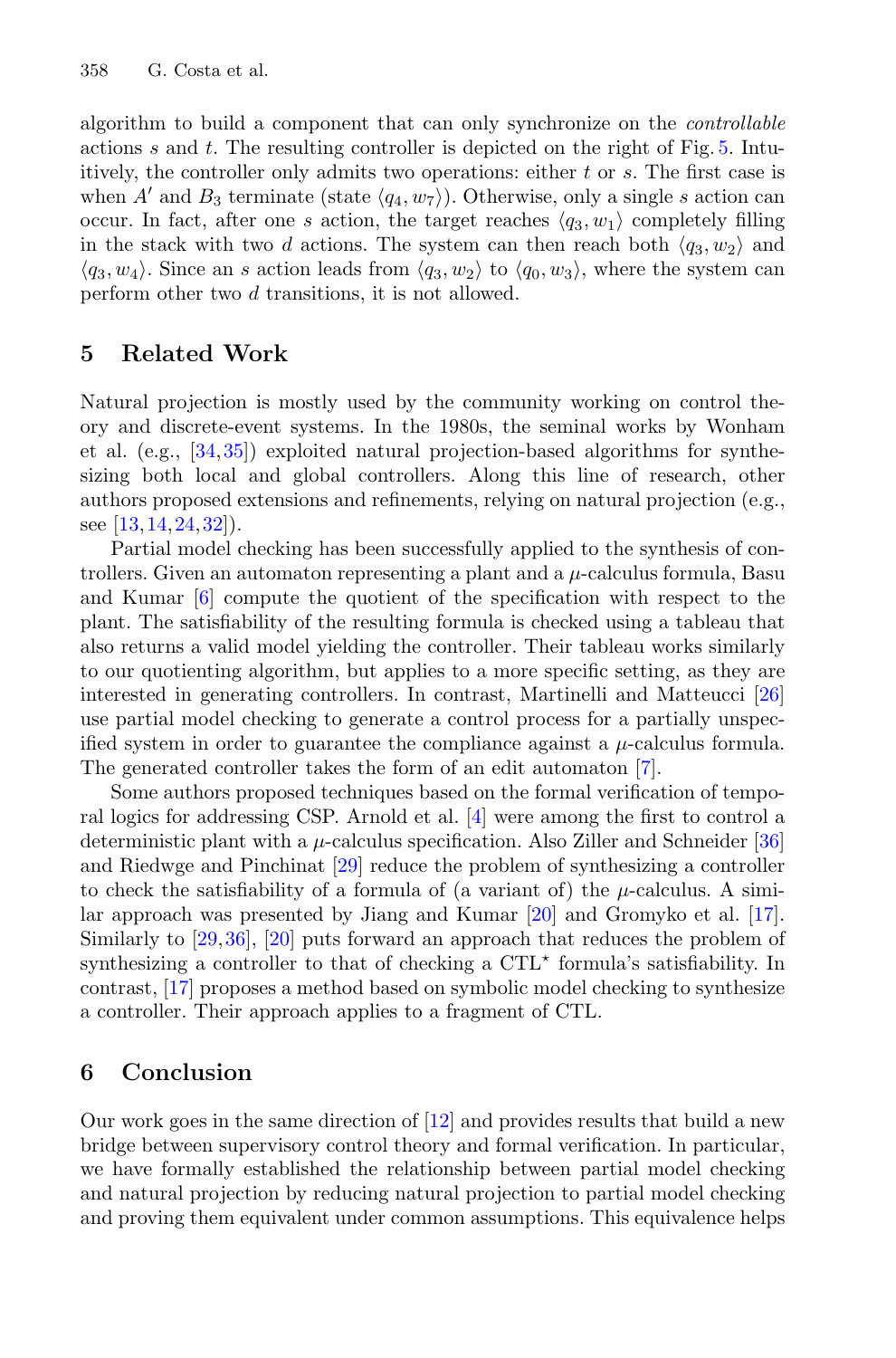explain why some authors use partial model checking and others use natural projection to synthesize controllers. We have also developed a working prototype that we haven applied to our running example and to a realistic case study.

Besides establishing an interesting and novel connection, our work also opens new directions for investigation. Since natural projection is related to language theory in general, there could be other application fields where partial model checking can be used as an alternative. The original formulation of partial model checking applies to the  $\mu$ -calculus, while our quotienting algorithm works on LTSs. To the best of our knowledge, no quotienting algorithms exist for formalisms with a different expressive power, such as LTL or CTL.

**Data Availability Statement and Acknowledgments.** All the experiments and artifacts generated during the current study are available in the github repository: [https://doi.org/10.6084/m9.figshare.5918707.v1.](https://doi.org/10.6084/m9.figshare.5918707.v1)

This work was partially supported by SNSF funded project IZK0Z2 168370 "Enforceable Security Policies in Fog Computing" and by CINI Cybersecurity National Laboratory within the project FilieraSicura: Securing the Supply Chain of Domestic Critical Infrastructures from Cyber Attacks [\(www.filierasicura.it\)](www.filierasicura.it) funded by CISCO Systems Inc. and Leonardo SpA.

### **References**

- <span id="page-16-1"></span>1. Andersen, H.R.: Partial model checking (extended abstract). In: Proceedings of Tenth Annual IEEE Symposium on Logic in Computer Science, pp. 398–407. IEEE Computer Society Press (1995)
- <span id="page-16-3"></span>2. Andersen, H.R., Lind-Nielsen, J.: MuDiv: a tool for partial model checking. Demo Presentation at CONCUR (1996)
- <span id="page-16-2"></span>3. Andersen, H.R., Lind-Nielsen, J.: Partial model checking of modal equations: a survey. Int. J. Softw. Tools Technol. Transf. **2**(3), 242–259 (1999)
- <span id="page-16-9"></span>4. Arnold, A., Vincent, A., Walukiewicz, I.: Games for synthesis of controllers with partial observation. Theor. Comput. Sci. **1**(303), 7–34 (2003)
- <span id="page-16-6"></span>5. Baeten, J.C.M., Luttik, B., Muller, T., Van Tilburg, P.: Expressiveness modulo bisimilarity of regular expressions with parallel composition. Mathe. Struct. Comput. Sci. **26**, 933–968 (2016)
- <span id="page-16-4"></span>6. Basu, S., Kumar, R.: Quotient-based approach to control of nondeterministic discrete-event systems with  $\mu$ -calculus specification (2006). [http://home.eng.](http://home.eng.iastate.edu/~rkumar/PUBS/acc06-muctrl.pdf) iastate.edu/∼[rkumar/PUBS/acc06-muctrl.pdf](http://home.eng.iastate.edu/~rkumar/PUBS/acc06-muctrl.pdf)
- <span id="page-16-8"></span>7. Bauer, L., Ligatti, J., Walker, D.: More enforceable security policies. In: Foundations of Computer Security, Copenhagen, Denmark, July 2002
- <span id="page-16-7"></span>8. Bradfield, J., Stirling, C.: Modal Mu-calculi. In: Handbook of Modal Logic, vol. 3. Elsevier Science (2006)
- <span id="page-16-0"></span>9. Cassandras, C.G., Lafortune, S.: Introduction to Discrete Event Systems. Kluwer, Boston (1999)
- <span id="page-16-5"></span>10. Open Fog Consortium: Out of the Fog: Use Case Scenarios. Supply Chain, High-Scale Drone Package Delivery, July 2016. [https://www.openfogconsortium.](https://www.openfogconsortium.org/wp-content/uploads/OpenFog-Transportation-Drone-Delivery-Use-Case.pdf) [org/wp-content/uploads/OpenFog-Transportation-Drone-Delivery-Use-Case.pdf.](https://www.openfogconsortium.org/wp-content/uploads/OpenFog-Transportation-Drone-Delivery-Use-Case.pdf) Accessed Jan 2017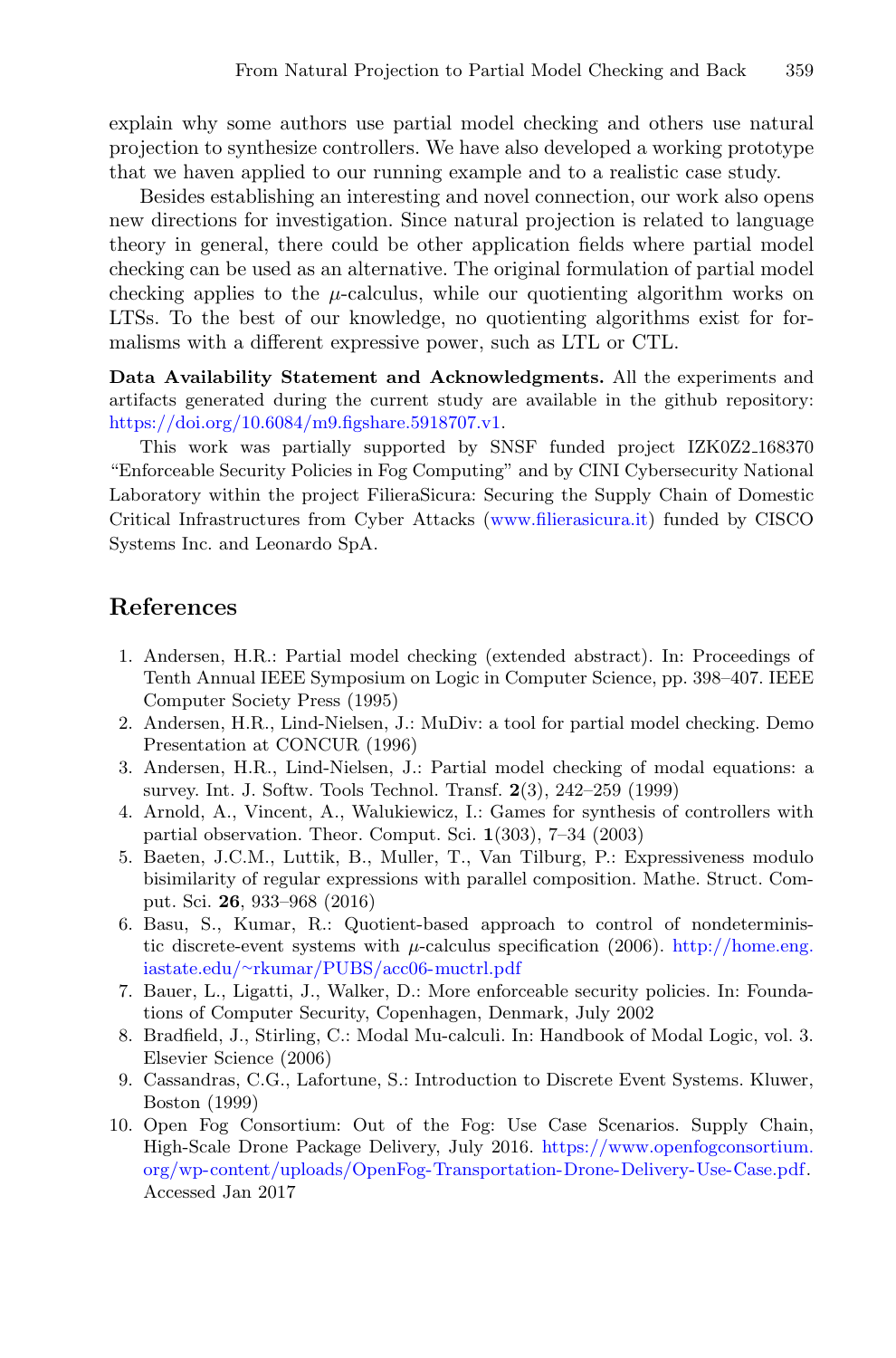- <span id="page-17-13"></span>11. Costa, G., Basin, D., Bodei, C., Degano, P., Galletta, L.: Pests: Partial evaluator of simple transition systems. GitHub, February 2018. [https://github.com/SCPTeam/](https://github.com/SCPTeam/pests) [pests,](https://github.com/SCPTeam/pests) <https://doi.org/10.6084/m9.figshare.5918707.v1>
- <span id="page-17-9"></span>12. Ehlers, R., Lafortune, S., Tripakis, S., Vardi, M.: Bridging the gap between supervisory control and reactive synthesis: case of full observation and centralized control. IFAC Proc. Volumes **47**(2), 222–227 (2014)
- <span id="page-17-4"></span>13. Feng, L., Wonham, W.M.: TCT: a computation tool for supervisory control synthesis. In: Proceedings of 2006 8th International Workshop on Discrete Event Systems, pp. 388–389 (2006)
- <span id="page-17-3"></span>14. Feng, L., Wonham, W.M.: On the computation of natural observers in discreteevent systems. Discret. Event Dyn. Syst. **20**(1), 63–102 (2010)
- <span id="page-17-11"></span>15. Feuillade, G., Pinchinat, S.: Modal specifications for the control theory of discrete event systems. Discret. Event Dyn. Syst. **17**(2), 211–232 (2007)
- <span id="page-17-14"></span>16. Giacobazzi, R., Ranzato, F.: States vs. traces in model checking by abstract interpretation. In: Hermenegildo, M.V., Puebla, G. (eds.) SAS 2002. LNCS, vol. 2477, pp. 461–476. Springer, Heidelberg (2002). [https://doi.org/10.1007/3-540-45789-](https://doi.org/10.1007/3-540-45789-5_32) 5 [32](https://doi.org/10.1007/3-540-45789-5_32)
- <span id="page-17-12"></span>17. Gromyko, A., Pistore, M., Traverso, P.: A tool for controller synthesis via symbolic model checking. In: 8th International Workshop on Discrete Event Systems, pp. 475–476, July 2006
- <span id="page-17-6"></span>18. Groote, J.F., Mousavi, M.R.: Modeling and Analysis of Communicating Systems. The MIT Press, Cambridge (2014)
- <span id="page-17-2"></span>19. Hopcroft, J.E., Motwani, R., Ullman, J.D.: Introduction to Automata Theory, Languages, and Computation, 3rd edn. Addison-Wesley Longman Publishing Co., Inc., Boston (2006)
- <span id="page-17-18"></span>20. Jiang, S., Kumar, R.: Supervisory control of discrete event systems with ctl<sup>∗</sup> temporal logic specifications. SIAM J. Control Optim. **44**(6), 2079–2103 (2006)
- <span id="page-17-8"></span>21. Jirásková, G., Masopust, T.: On a structural property in the state complexity of projected regular languages. Theoret. Comput. Sci. **449**, 93–105 (2012)
- <span id="page-17-1"></span>22. Kozen, D.: Results on the propositional mu-calculus. Theor. Comput. Sci. **27**, 333– 354 (1983)
- <span id="page-17-7"></span>23. Lang, F., Mateescu, R.: Partial model checking using networks of labelled transition systems and boolean equation systems. In: Flanagan, C., König, B. (eds.) TACAS 2012. LNCS, vol. 7214, pp. 141–156. Springer, Heidelberg (2012). [https://doi.org/](https://doi.org/10.1007/978-3-642-28756-5_11) [10.1007/978-3-642-28756-5](https://doi.org/10.1007/978-3-642-28756-5_11) 11
- <span id="page-17-15"></span>24. Lin, F., Wonham, W.M.: Decentralized supervisory control of discrete-event systems. Inf. Sci. **44**(3), 199–224 (1988)
- <span id="page-17-10"></span>25. Martinelli, F., Matteucci, I.: Synthesis of local controller programs for enforcing global security properties. In: 3rd International Conference on Availability, Reliability and Security (ARES), pp. 1120–1127, March 2008
- <span id="page-17-16"></span>26. Martinelli, F., Matteucci, I.: A framework for automatic generation of security controller. Softw. Test. Verif. Reliab. **22**(8), 563–582 (2012)
- <span id="page-17-0"></span>27. Merlin, P., Bochmann, G.V.: On the construction of submodule specifications and communication protocols. ACM Trans. Program. Lang. Syst. (TOPLAS) **5**(1), 1–25 (1983)
- <span id="page-17-5"></span>28. Moor, T., Schmidt, K., Perk, S.: libFAUDES – an open source C++ library for discrete event systems. In: 9th International Workshop on Discrete Event Systems, pp. 125–130, May 2008
- <span id="page-17-17"></span>29. Riedweg, S., Pinchinat, S.: Quantified Mu-calculus for control synthesis. In: Rovan, B., Vojtáš, P. (eds.) MFCS 2003. LNCS, vol. 2747, pp. 642–651. Springer, Heidelberg (2003). [https://doi.org/10.1007/978-3-540-45138-9](https://doi.org/10.1007/978-3-540-45138-9_58) 58